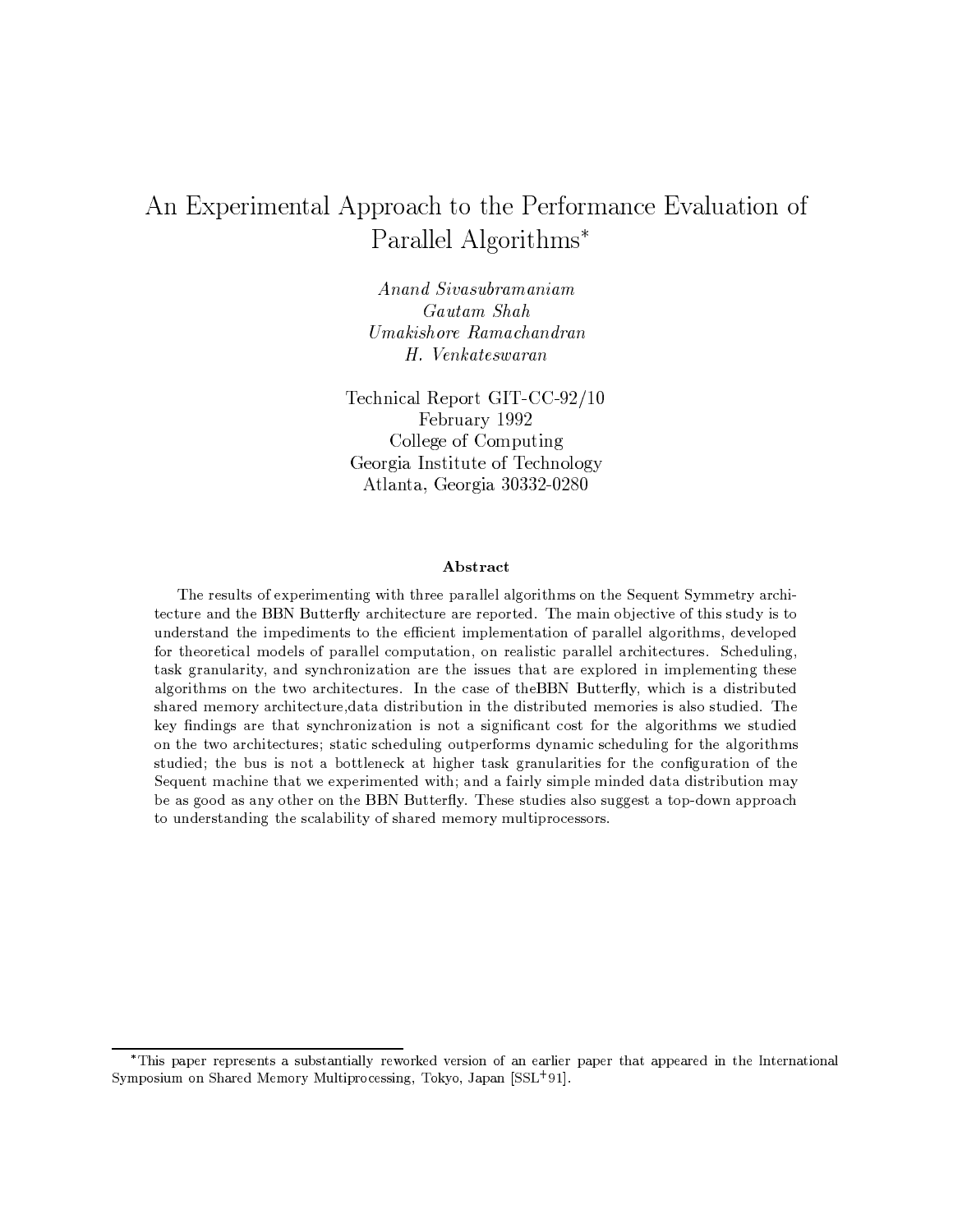## $\mathbf 1$ Introduction

Parallel Computation provides some of the most challenging problems in computer science. The term parallel computation covers a broad spectrum of research ranging from purely theoretical models for complexity analysis of parallel algorithms, to detailed system performance issues of large problems that lend themselves to parallel implementations. Both ends of the spectrum have one thing in common, namely, to understand the performance potential of parallel computation. A computation is expressed as a task graph and the objective is to determine the speedup that is realizable for the computation. While the theoretical models are concerned with the asymptotic limits of computing in parallel, the system-oriented studies are concerned with determining the best heuristic mapping for a computation on a target architecture that would result in the best (average case) performance. Each study has its merits and de-merits. The asymptotic limits give a ceiling for maximum achievable performance for a given algorithm based on an abstract model of parallel architectures. The average case results are useful for determining what is achievable in reality.

Understanding the performance of parallel computation requires a knowledge of the capabilities of the underlying parallel architecture. Further, the performance limits depend on the mapping of the problem on to the parallel architecture. Theoretical models abstract away real life limits such as the number of processors, synchronization requirements, scheduling and data distribution to derive the asymptotic limits. On the other hand, system-oriented studies are so concerned with mapping the algorithm to real architectures that it is difficult to know from the results of such studies where the parallelism inherent in the algorithm has been lost. The aim of this study is to address some of the issues in the interface between theory and architecture, from the point of view of algorithmic performance.

Parallel algorithms for certain problems theoretically guarantee a certain amount of speedup. But when these algorithms are implemented on existing architectures, the results may not agree with the expected theoretical speedup. Some inherent features in the algorithm, its implementation, and the hardware capabilities of the machine together contribute to the slow-down. The parallel algorithms usually assume a certain minimum number of processors to be available with an underlying interconnection topology between them. To implement such algorithms, we may have to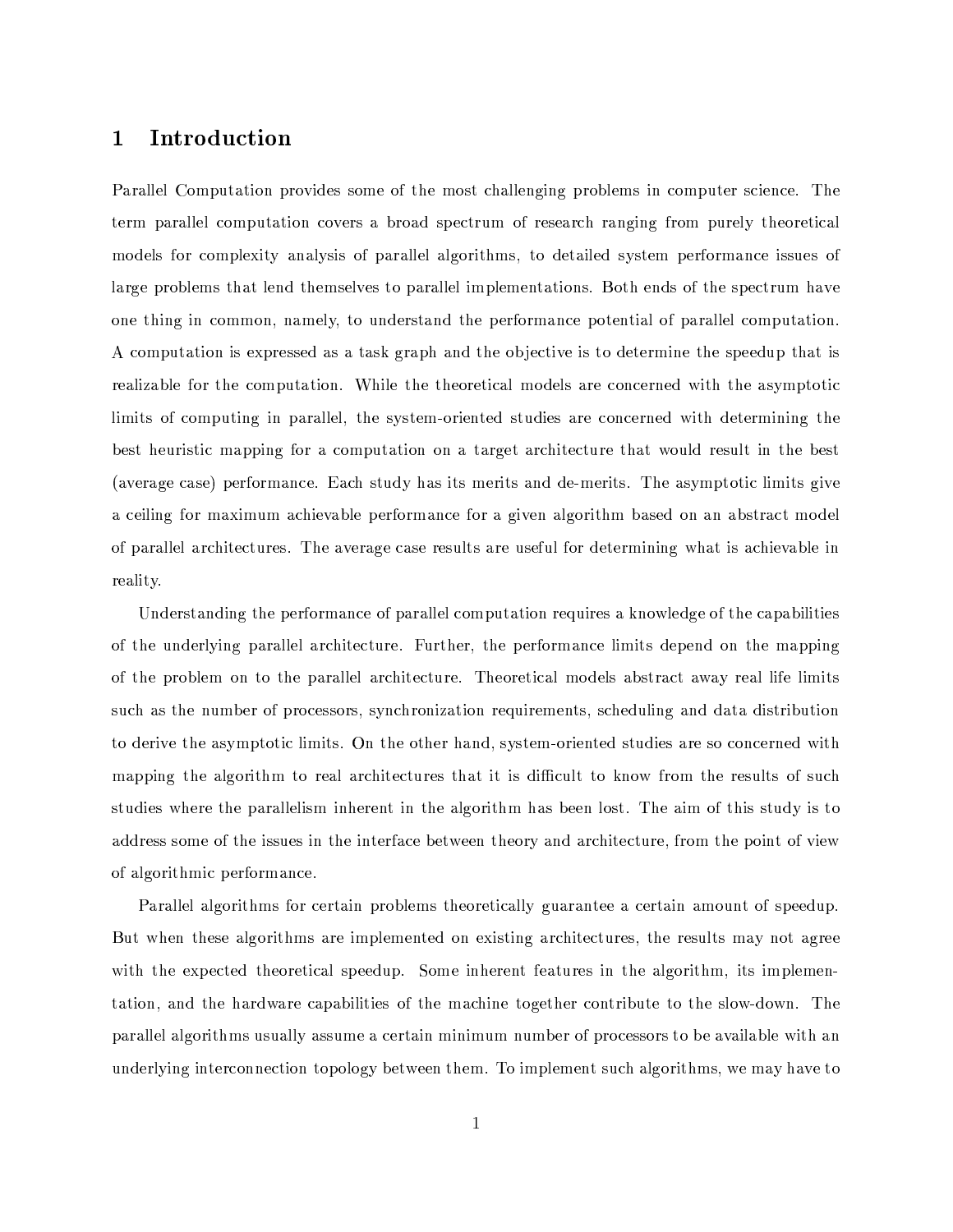make do with a limited number of processors and simulate the assumed interconnection. The language run time and the operating system may further introduce synchronization costs not inherent in the algorithm but necessary to implement them on the parallel machine. And lastly, the hardware capabilities that may introduce slow-down are: synchronization primitives, network latency for memory accesses, network contention generated by memory accesses, and the organization of the memory hierarchy.

One straightforward way to understand the architectural impact on parallel computation is to implement algorithms with intrinsic parallelism on parallel architectures and interpret the results with respect to the above factors. However, it is extremely difficult to accomplish this goal since the design space of parallel algorithms and parallel architectures is very huge. The first difficulty is in selecting a set of parallel algorithms that are non-trivial and occur as kernels in several applications. Secondly these kernels should be distinct in that they capture different algorithmic characteristics. Thirdly, the approach of the experimentation should be such that it does not make the results machine dependent. Developing a set of parallel kernels representative of several applications is an important objective which we hope to fulfill as a result of our ongoing research. As a first step in this direction we have chosen three kernels to be described shortly. To make the results of the experimentation meaningful beyond the architectures on which these are carried out, it is important to design the experiments carefully, and ensure that the measurements capture the high level architectural features alluded to earlier. To validate the hypotheses that we may have from the experimentation, we need to be able to extrapolate the experimental results to new architectures via simulation. However, the focus of this paper is to report on experimenting with kernels on specific parallel architectures.

We have chosen to perform our experiments on two parallel machines - the *Sequent Symmetry* and the BBN Butterfly TC 2000 - with entirely different architectures. The Sequent is a bus based shared memory multiprocessor machine. All processors are identical (there are 26 processors in the system experimented with) each having a 64K cache memory and connected to a global shared memory through a single system bus. Sequent falls into the category of Uniform Memory Access (UMA) machines in that a user has no a priori knowledge of the access time for a given memory location. The Butterfly on the other hand is a collection of processors (there are 45 processors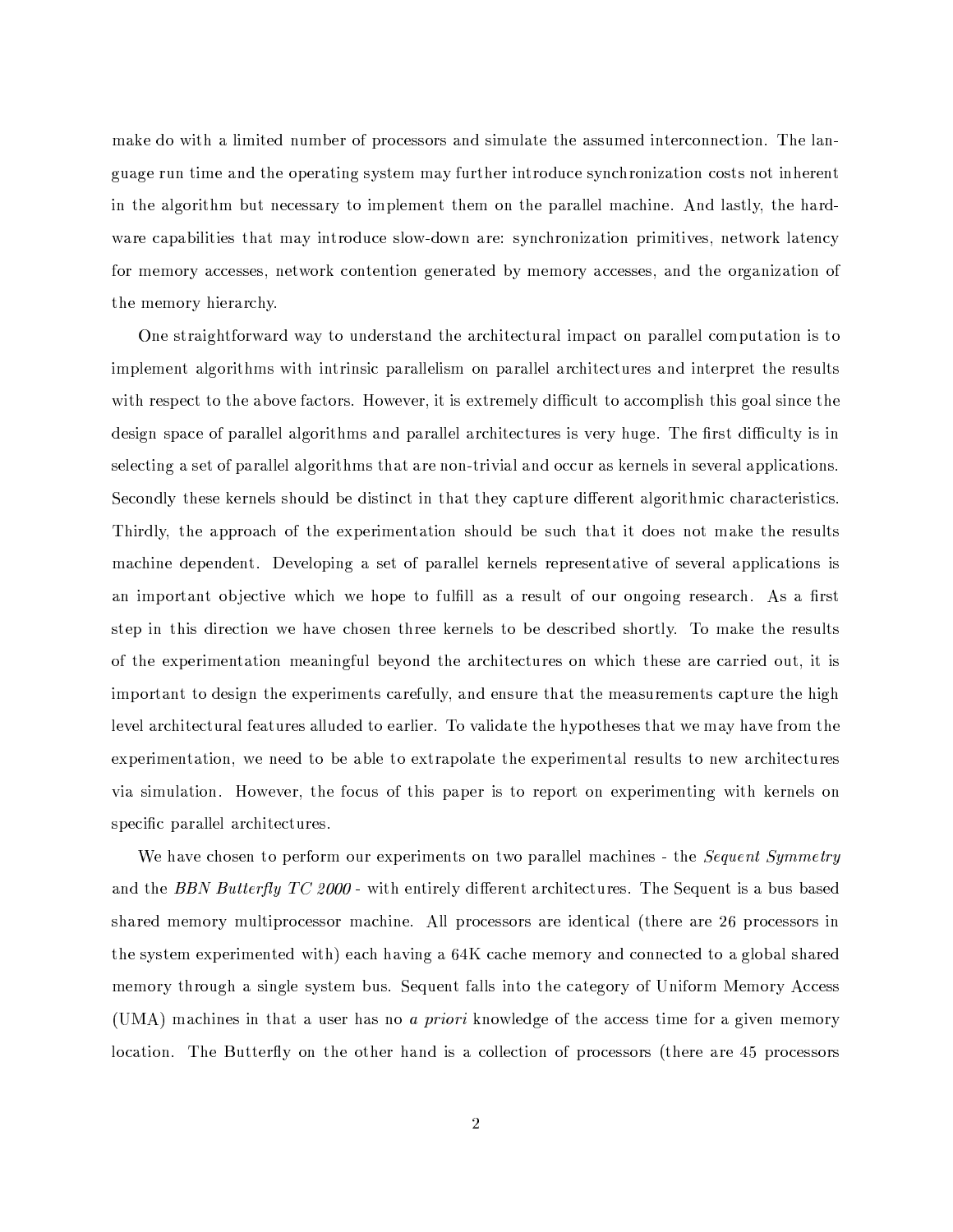in the system experimented with, each with its own local memory. However each processor can access non-local memories via a multistage interconnection network. Such non-local accesses are more expensive than local ones. Thus Butterfly falls into the category of Non-Uniform Memory Access (NUMA) machines in that a user has a priori knowledge of access times to a given memory location based on whether it is local or non-local.

Since programming of parallel machines has tended to be the outgrowth of programming sequential machines, parallel algorithm development as well as models of parallel computation have predominantly used a shared memory abstraction. Therefore we have chosen three shared memory parallel algorithms - List Ranking, Parallel Prefix and Optimal Binary Search Tree - each of which occurs as a kernel in several applications. List ranking is a fundamental operation on lists. The problem is: given a linked list, compute the distance of each cell from the end of the list. This algorithm is data dependent and thus the memory access patterns depend on the data placement. For such a problem, it is expected that data partitioning would play a vital role on performance. especially when implemented on a NUMA machine.

Parallel prefix on the other hand is a data oblivious algorithm implying that the running time of the algorithm is independent of the input data. The prefix problem takes as input n elements and gives an *n* element output, where the *i*-th output element is the product of the first i input elements. If the input data is partitioned appropriately for such an algorithm, then it is possible to reduce the amount of accesses to non-local data by a processor.

Optimal binary search tree is another data oblivious algorithm that takes a set of weights (leaf nodes) as input and constructs a tree of minimal weight. The interesting variation from the other two algorithms is the work imbalance that is inherent during different phases of the algorithm.

After defining an execution and implementation model for the shared memory paradigm (Section 2), the results from the experimentation are presented (Section 4). Though the results presented are with respect to the experimentation of the three algorithms on the two machines, the conclusions drawn have general applicability from the point of view of the performance implications of parallel algorithms (see Section 5).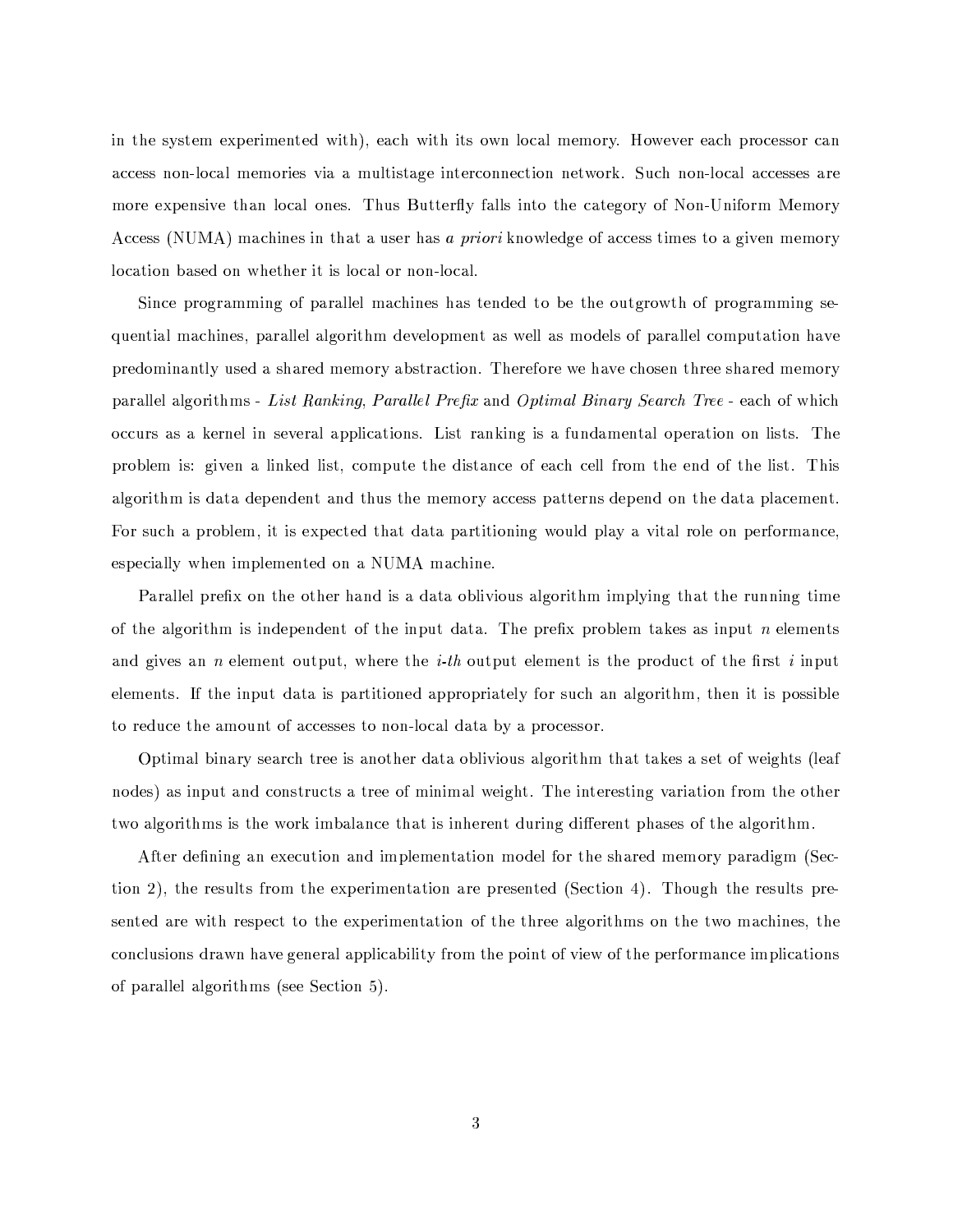## An Execution Model for the Shared Memory Paradigm  $\bf{2}$

The model of execution used is single-program-multiple-data wherein each process independently executes the same code on a different portion of the data *(data partitioning)*. We use the term task to mean a unit of work and the term process to mean a virtual processor. The input data is partitioned into units of work (tasks). Each process performs the same set of operations on the task assigned to it. There are four important issues to be considered in mapping this execution model onto shared memory architectures.

#### $2.1\,$ Scheduling

For implementing these algorithms, we define a set of tasks and let processes work on these tasks. The assignment of a task to a process is called scheduling. This level of scheduling is from the point of view of algorithms as opposed to an operating system scheduler that does resource management<sup>1</sup>. Each process participating in the parallel algorithm is bound to a distinct physical processor, and thus there is no multiprogramming. This ensures that the operating system scheduler does not interfere with the scheduling that is happening in the parallel algorithm. Our experimental work considers two types of scheduling. *Static* scheduling pre-assigns tasks to processes at compile time. Even though static scheduling may be easy to program, it may not always be the most efficient in terms of processor utilization. Dynamic scheduling assigns the tasks to processes at run time and thus has the potential for better processor utilization. However dynamic scheduling may result in extra synchronization costs because it normally involves accesses to globally shared queues (critical sections).

For static scheduling, the data partition that each process works on is pre-determined. For dynamic scheduling on the other hand, the chunk of data that a process works on is determined at run time. The chunks of data that are ready for execution are in a global queue. When each process finishes with its chunk, it gets the next piece of work from this global queue. For the algorithms discussed in this paper, we simulate the global queue with an atomic counter. To exploit spatial locality which may be important in certain algorithms such as parallel prefix, the chunk of data assigned to a process statically or dynamically is always contiguous.

 ${}^{1}$ Recently, several researchers [LV90, TG89, ZM90] investigate the relative merits of dynamic and static scheduling policies at the operating system and application level for multiprocessors.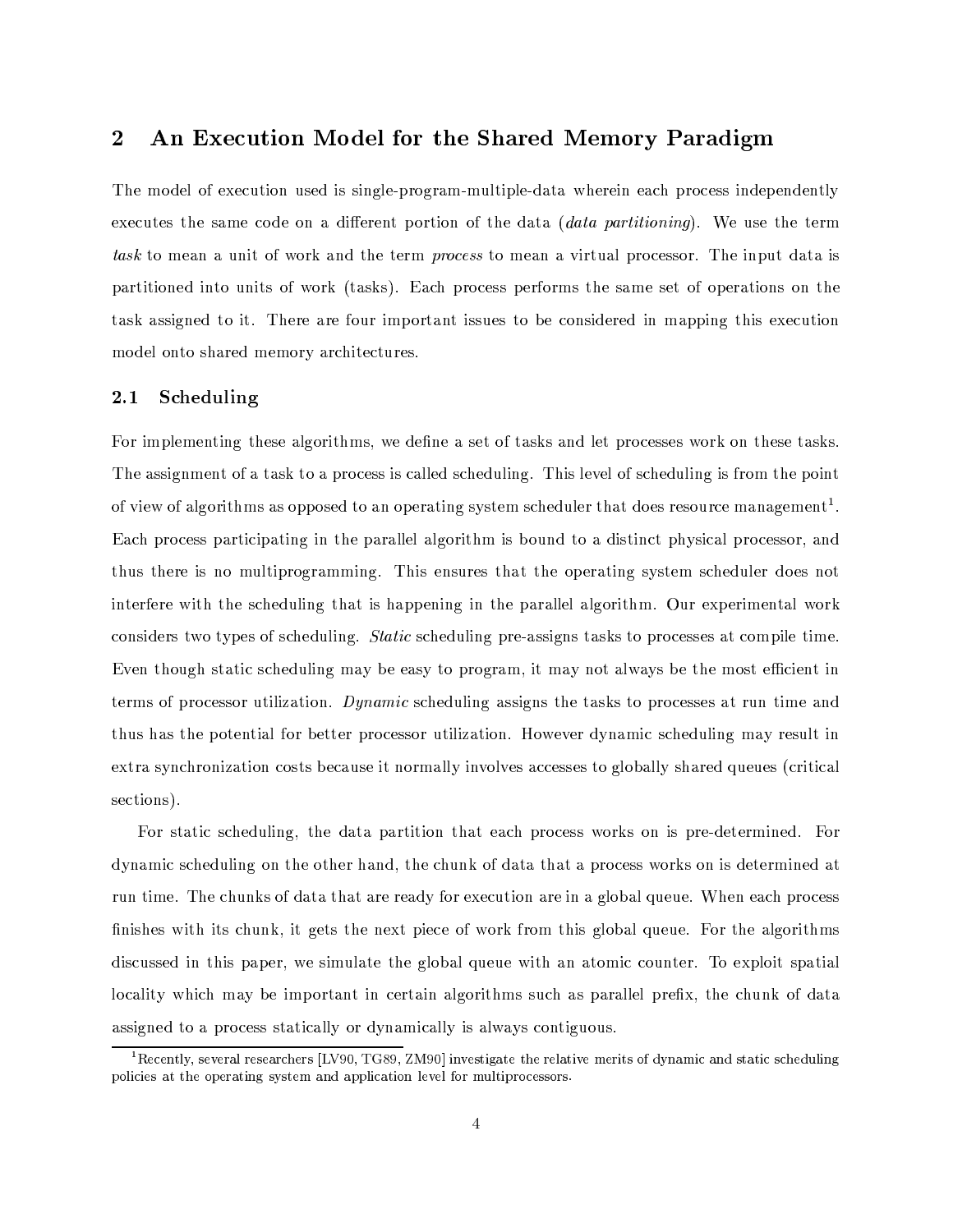#### $2.2$ Task Granularity

Task granularity has two dimensions: *computation granularity* and *data granularity*. The former deals with the amount of computation that a process needs to do for the particular task while the latter involves the size of the data partition in the task. The notion of computation granularity is to capture the amount of computation a task does on each input. In other words, it is a measure of the work done in a task for a given memory reference pattern as determined by the data granularity. These are important input parameters that need to be considered to determine the effect of task granularity and synchronization on performance. The data granularity is varied by changing the number of data elements in the chunk that is allotted to a process while the computation granularity is varied by introducing some artificial work in the place where the process solves the problem for the chunk allotted to it. The artificial work is an idle loop and the loop count is used as a measure of the computation granularity.

#### Synchronization  $2.3\,$

During the course of execution a process may need to synchronize with other processes. A special form of synchronization is the *barrier synchronization* where all the processes involved need to arrive at a common point in the course of execution before any of them may proceed. In implementing this execution model barrier synchronization is used.

#### $2.4$ Data Distribution

The above description has applicability to both the Sequent and the Butterfly. But on the Butterfly, there is an added dimension that is worth studying: *data distribution* (because of non-uniform memory access). The data distribution patterns that are included in this study are: random *distribution* (a processor may need to access any memory module for its data chunk), *skewed distribution* (in which successive data elements are allocated in successive virtual processors), and *local allocation* (where a processor's data chunk is locally allocated). Each of these data distributions generates differing network traffic. Such a study is expected to give us a feel for the effect of the switch contention and remote memory accesses on the performance. The corresponding effect for the Sequent is simulated by varying the computation granularity. If the computation granularity is made small, then there is more synchronization overhead which in turn generates more traffic on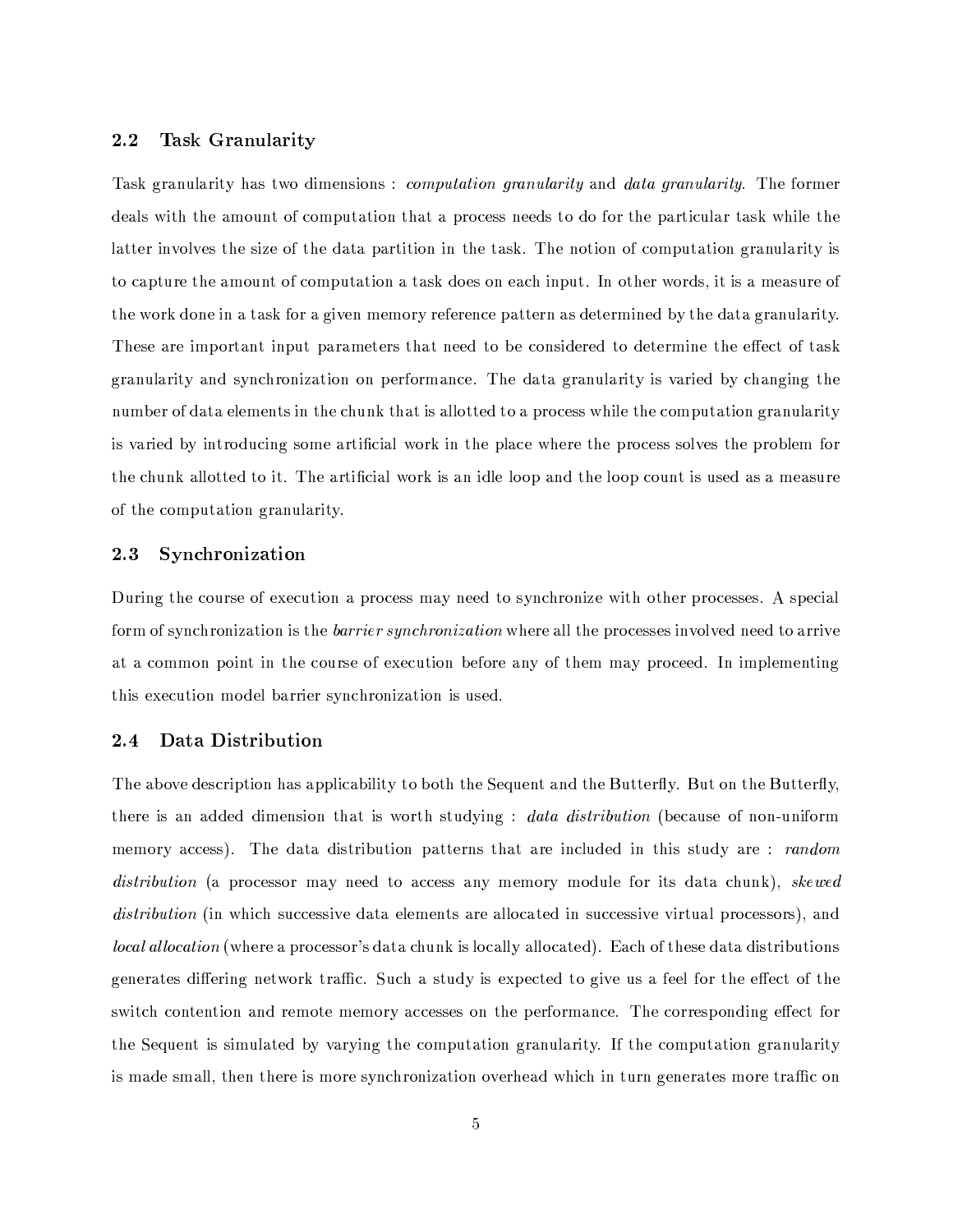the bus.

#### **Related Work** 3

To our knowledge, there are very few experimental studies that investigate the impact of architectural features on algorithmic performance. Anderson [And90a] reports results of an experimental and analytical study of parallel merge sort. In this study, implementation of this algorithm on the Sequent is used to verify the speedup with different number of processors with respect to the analytical model. Yew et al. [CSY90], analyze specific parallel programs to identify the appropriate grain size of parallelism that exists in these programs. Further they present a simulation study to measure the impact of synchronization overhead on the execution of these programs. Lin and Snyder [LS90] compare message passing and shared memory paradigms for implementing specific parallel algorithms on shared memory multiprocessors. Our work is more general in that we experiment with algorithms that represent classes of problems and study synchronization, scheduling and task granularity issues in implementing these algorithms.

## **Observed Results** 4

The implementations of these algorithms use the parallel programming library [Seq87] on the Sequent, and the uniform system [BBN86] on the Butterfly. In the experiments, *completion time* of the program is used as a measure of the performance of the parallel algorithm. The results for the uniprocessor cases are obtained by running the multiprocessor parallel algorithm on a single processor. Hence the speedup using  $n$  processors refers to the ratio of the completion time of the parallel algorithm on 1 processor to that on n processors. Alternatively, speedup could be defined as the ratio of the execution time of a sequential program on a single processor to that of a parallel program on a parallel processor. However, the focus of this study is to understand the performance potential of parallel algorithms and hence the earlier definition is used in the rest of the paper.

#### $4.1$ List Ranking

A parallel algorithm for the list ranking problem is discussed in [Wyl79, KR90]. Figure 1 shows the algorithm and Figure 4 shows the corresponding pseudo code. The algorithm is data dependent.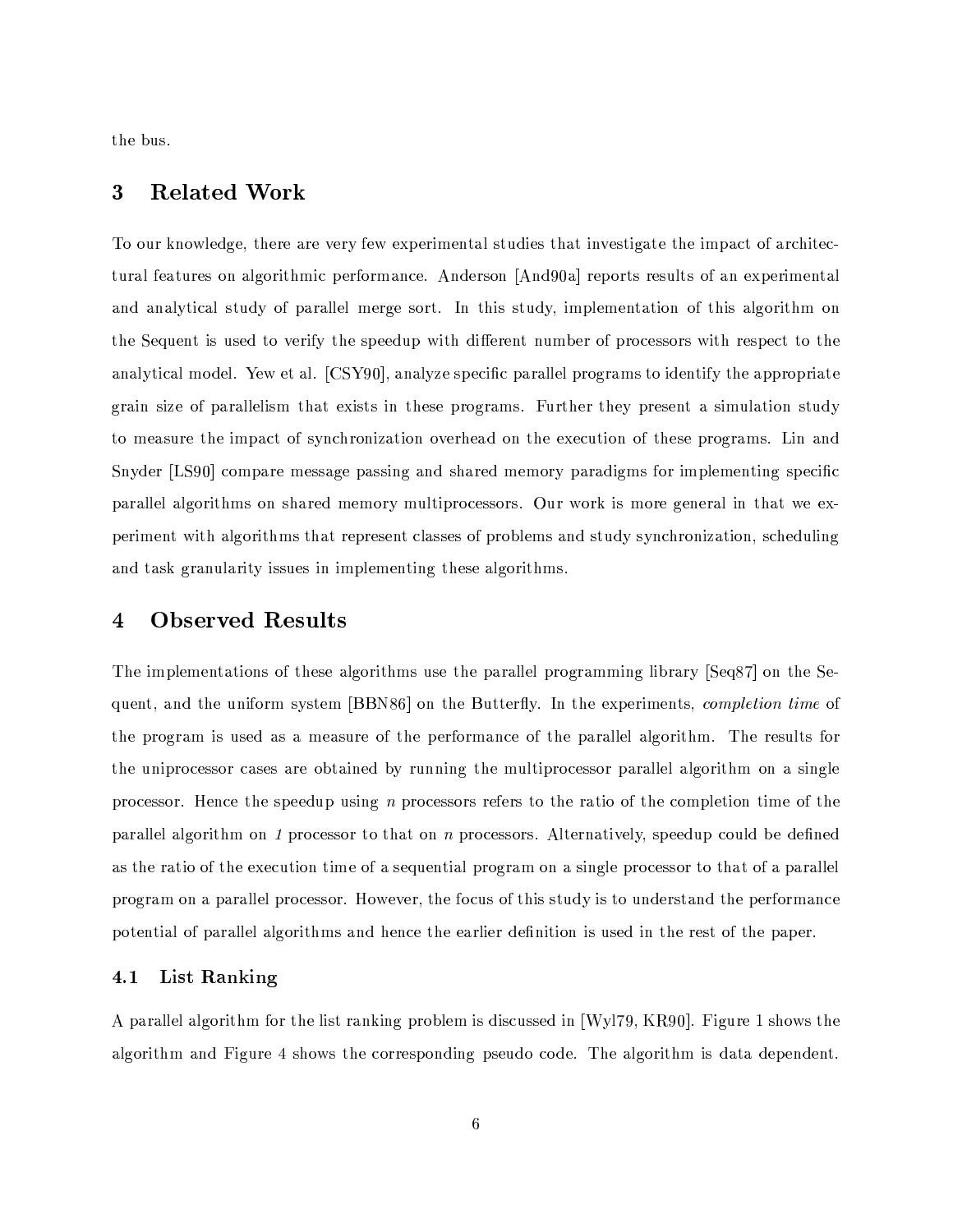The randomness of access of the list elements does not favor data partitioning. Therefore, it is not known a priori the best way to partition the data and assign it to the processors. This feature of the algorithm makes it interesting to study its performance on architectures with different organization and memory access capabilities, like the Sequent and the Butterfly. The input list (of size 32K) is generated using a standard random number generator.

#### **Sequent Implementation**  $4.1.1$

The results for static scheduling (see Section 2.1) are shown in Figures 6 and 7. Figure 6 plots the speedup of the algorithm versus the number of processors for different computation granularities, while Figure 7 plots the completion times versus the number of processors. At low computation granularities, there is almost a linear speedup (Figure  $6$ ) as we increase the number of processors upto 12. The speedup curve gradually tapers off giving no further improvement in performance after 20 processors. This result shows that: (a) the processors are almost always allocated an equal amount of work, (b) there is negligible amount of overhead in synchronization (for instance, of a completion time of 1 second in the 16 processor case, the total amount of time spent in synchronization is around 10 milliseconds), and (c) the bus may not be a bottleneck for small number of processors but clearly saturates beyond 20 processors. Now, increasing the computation granularity (Figure 7) increases the completion time as can be expected. It is observed that at higher computation granularities we get close to linear speedup. This trend further supports our earlier remark that the bus may not be a bottleneck for static scheduling at sufficiently high computation granularities. Since the processors are almost always allocated an equal amount of work between any two successive synchronization points, there is negligible time spent waiting at the barrier. However at low computation granularities, contention for the bus does become an issue affecting the speedup curve.

Figure 8 shows the effect of data granularity on performance when dynamic scheduling is used on the Sequent. When it is extremely fine grain, the dynamic scheme performs very poorly compared to the static scheme. Extensive contention for the globally shared queue is the reason for this behavior. The bus does become a bottleneck in this case and hence this poor performance is quite understandable. This experimental result corroborates the simulation result reported in [LR90],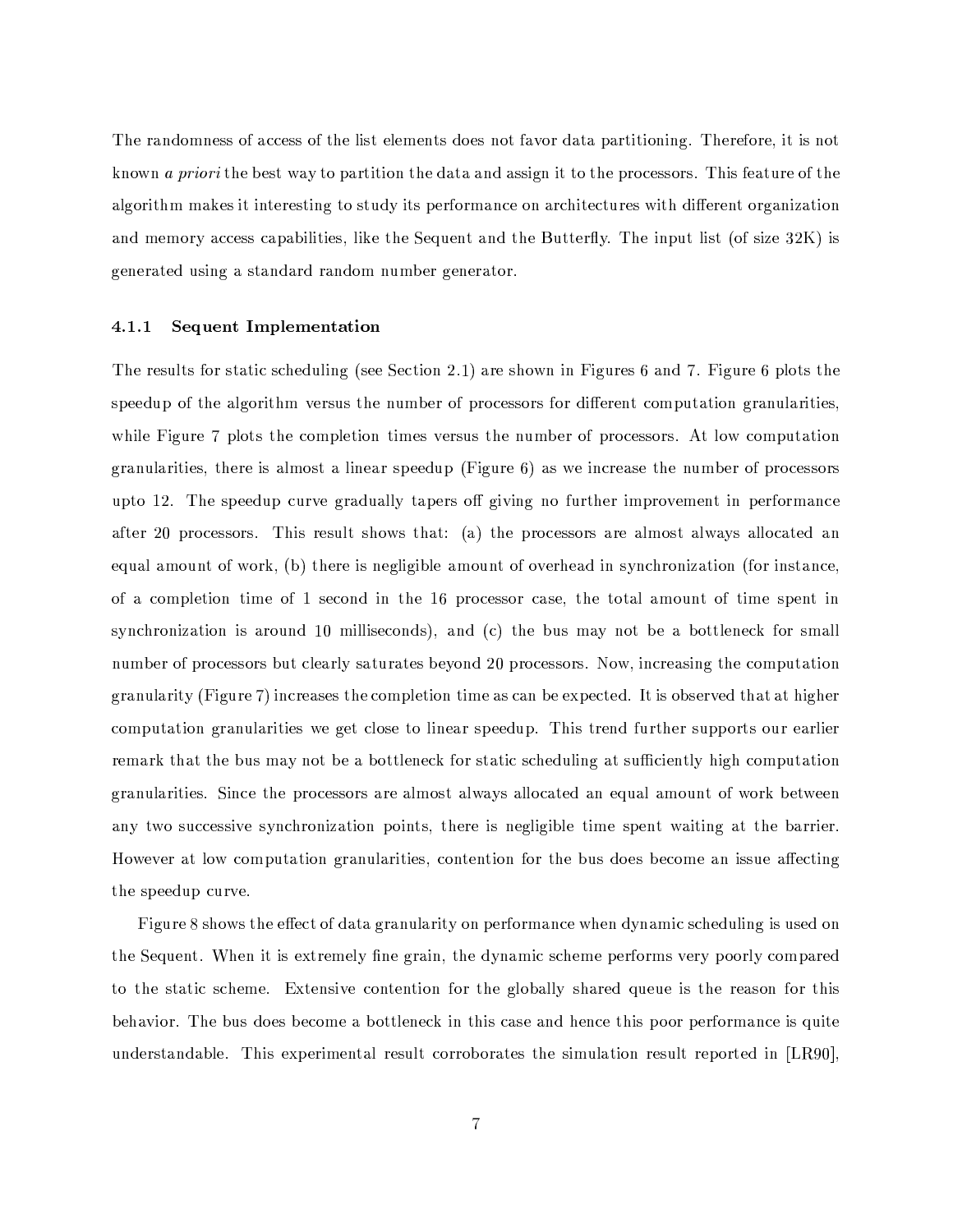wherein they show that lock contention leads to poor performance in bus-based shared memory multiprocessors. It is also the reason why the performance for higher number of processors (8 and 16 in the Figure) is much poorer than lower number of processors for fine grain data granularity. As the data granularity increases, the performance improves until it becomes comparable to the static case. Increasing the data granularity further does not result in improved performance. In fact. when the data granularity is increased beyond that of the static case, the completion time increases which is quite understandable since one or more processors may be idle between any two barrier synchronization points. For a wide range of chunk sizes, dynamic scheduling seems to fare as well as static scheduling. Over these grains, the contention for the global queue is almost negligible. It is interesting to note that the dynamic scheme does not fare better than the static scheme at any point. Thus we may conclude that there is equal load balancing at all points of execution in the static case.

Figure 9 shows the effect of increasing the computation granularity. The results, as in the static case, are quite predictable for larger chunk sizes. The interesting observations are for smaller chunk sizes. It is reasonable to expect that increasing the computation granularity may result in poorer performance. However it is seen that as the computation granularity is increased, the performance of the 8 and 16 processor cases improve. This improvement can be explained with reference to the contention for the queue (bus traffic). By increasing the computation granularity, the time between any two successive bus accesses increases, thus reducing the contention for the shared queue thereby improving the performance. As the computation granularity is increased further. the effect of contention becomes less significant which explains the observed result. The contention effect is quite similar to what is explained as quiesce<sup>2</sup> time in [And90b]. Note that this effect is less significant for lower number of processors, which explains the better performance for 4 processor case as compared to the 8 or 16 processor cases for small computation granularity.

#### **Butterfly Implementation**  $4.1.2$

On the Sequent, there is no choice for data placement since it is a uniform memory access machine. On the other hand, the input list could be allocated in any of the processors' memories on the

 ${}^{2}$ Quiesce time is the time it takes for spurious bus contention to settle down in a bus-based shared memory multiprocessor upon the release of a lock.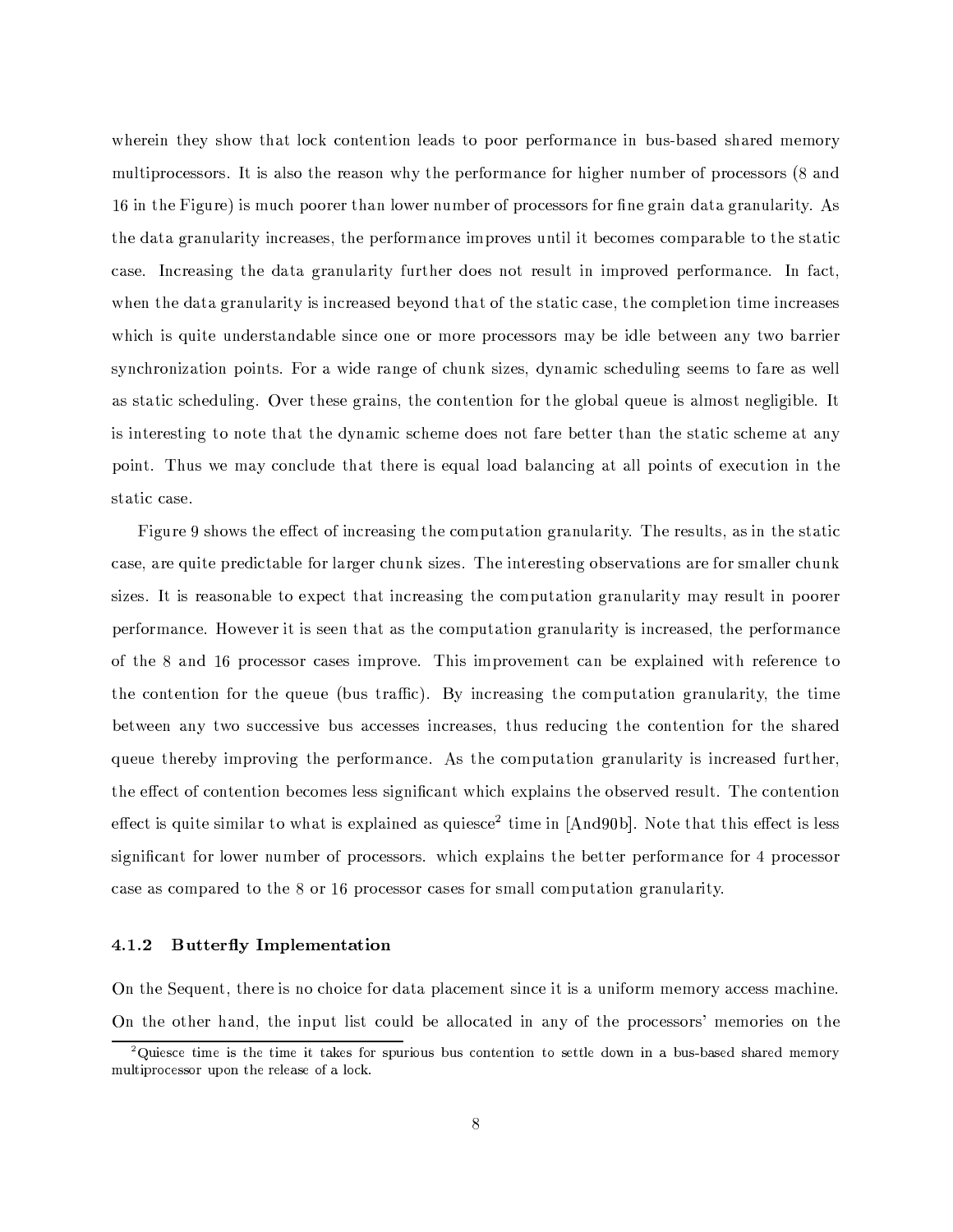Butterfly, making data partitioning another interesting dimension to study. Data partitioning is expected to affect performance because of the non-uniform memory access times. We study this problem with the three types of data distributions that we enumerated earlier (see Section 2.4).

Figure 10 shows the performance for static scheduling for each of these data partitioning schemes. Local allocation seems to have the best performance of the three although the algorithm is data-dependent. In the local allocation scheme, a processor writes only to the local memory even though it may read from non-local memory modules. In the other two schemes, the accesses (both reads and writes) are purely random and they seem to perform equally worse. These results seem to indicate that the way in which we partition data has a significant effect on performance.

Figure 11 shows the effect of increasing the computation granularity on the speedup for the local allocation scheme. The results show a remarkable similarity to the results obtained on the Sequent (Figure 6): A linear speedup is observed for small number of processors regardless of computation granularity. The speedup diminishes beyond 12 processors at low computation granularity, while it remains almost linear for higher computation granularity.

Increasing the number of processors results in an interplay of increased computation power, higher probability of non-local memory accesses (thus increasing network traffic) and the increased cost of synchronization. The first is a positive factor while the latter two have negative effects. Non-local memory access affects performance in two ways: increased latency and possible switch contention. For larger number of processors (greater than 12 in the Figure), these retarding effects tend to dominate. However, we do continue to get an improvement in performance upto 32 processors on the Butterfly, which is unlike the result obtained on the Sequent. This leads us to conclude that the bus on the Sequent is a far more shared resource than the switch on the Butterfly. Increasing the computation granularity exploits the additional compute power available with increased number of processors, thus offsetting the negative effects even further. Experimentation with the other two data distribution schemes (random and skewed) also yielded similar results.

The effect of varying the data granularity for dynamic scheduling is shown in Figure 12. Since in this scheduling strategy processors are assigned to tasks at run-time, the local and skewed allocation schemes may not have much meaning. Therefore only the random allocation scheme is considered. The performance at low chunk sizes is much worse than that observed in the static case. As the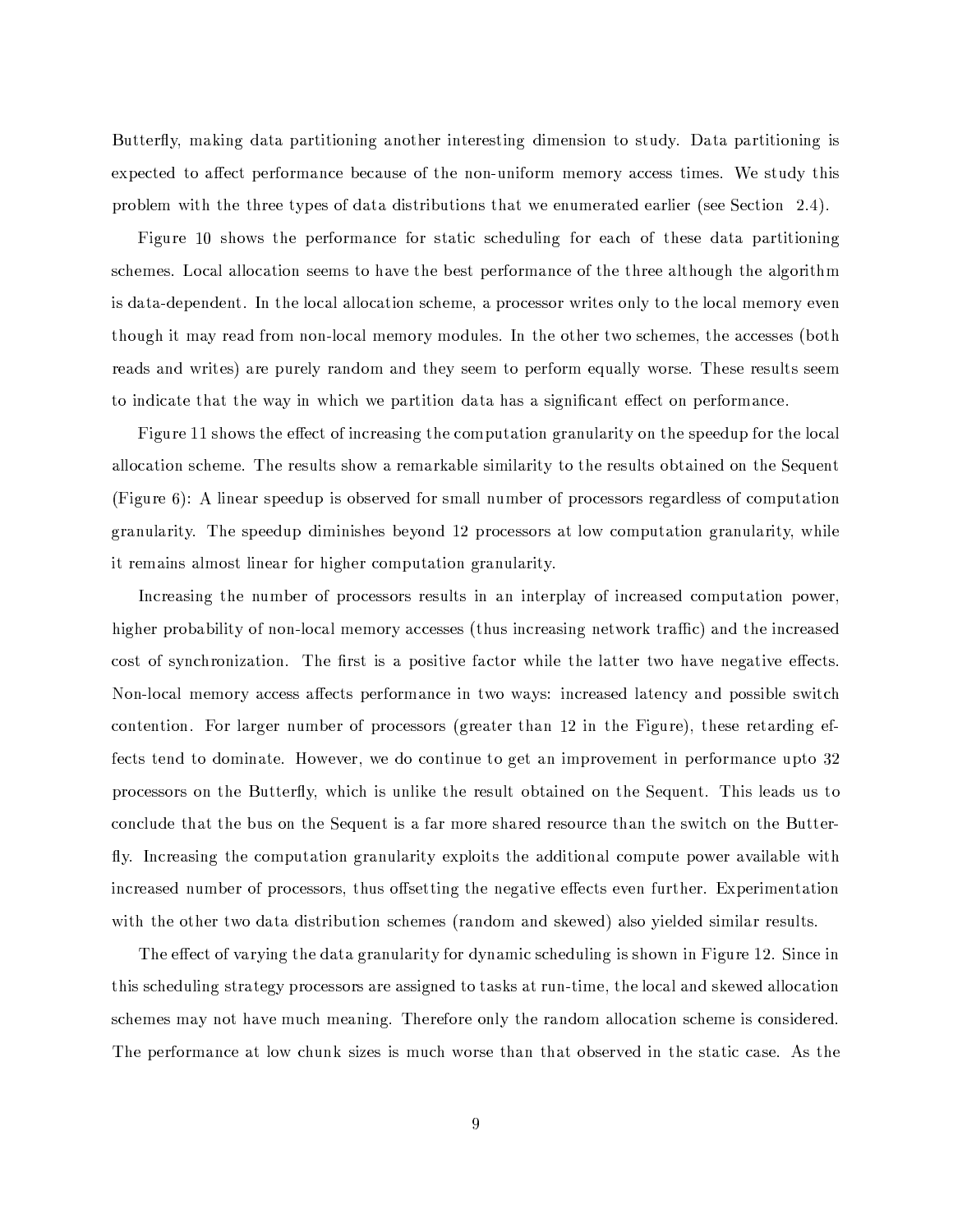chunk size is increased, the performance approaches that of static scheduling. This behavior is quite similar to the observed results for dynamic scheduling on the Sequent (Figure 8. The only difference is that the anomalous behavior observed at low chunk sizes on the Sequent is non-existent on the Butterfly.

Figure 13 shows the effect of computation granularity on performance for dynamic scheduling. We only present the results for low chunk sizes (1 in Figure 13) since at higher chunk sizes, the behavior is expected to be similar to static scheduling. Increasing computation granularity does not affect network traffic and thus the performance improves with the increase in the number of processors for a given computation granularity. We noted that in dynamic scheduling, the processors have to access a global shared queue of tasks. The contention that results from this queue has a detrimental effect (at low computation granularity) on the performance for Sequent with larger number of processors (see Figure 9). On the other hand, this contention is not as pronounced on the Butterfly as can be seen in Figure 13. This observation reiterates the fact that the bus on the Sequent is a much more shared resource than the switch on the Butterfly.

#### Parallel Prefix  $4.2$

An algorithm for the parallel prefix problem is discussed in [LF80], and Figure 2 gives the algorithm and Figure 5 shows the pseudo code for this algorithm. The algorithm is data oblivious. Each phase of the parallel part can be performed only after all processors in the previous phase have completed their task. The recognition of the end of a phase is by waiting on a barrier. As kernels, parallel prefix and list ranking have the same loop structure; and as algorithms they use the same recursive doubling paradigm. Yet, the locality of reference due to the data oblivious nature of the parallel prefix algorithm leads to a significantly different memory reference pattern. In the static scheduling case, each processor knows the part of the data it has to work on, and all the work is equally distributed. In the dynamic scheduling case, each processor identifies the chunk of data it has to work on, by using a global counter (see Section 2.1). In both cases, computation granularity is varied as in list ranking (see Section 4.1.1). The data size used in these experiments is  $32K$ . Given the difference in the memory reference patterns for the two algorithms (list ranking and parallel prefix) due to the data dependence and the amount of work done in each step, it is reasonable to expect that the observed results for the two to be quite different. However, it is observed that there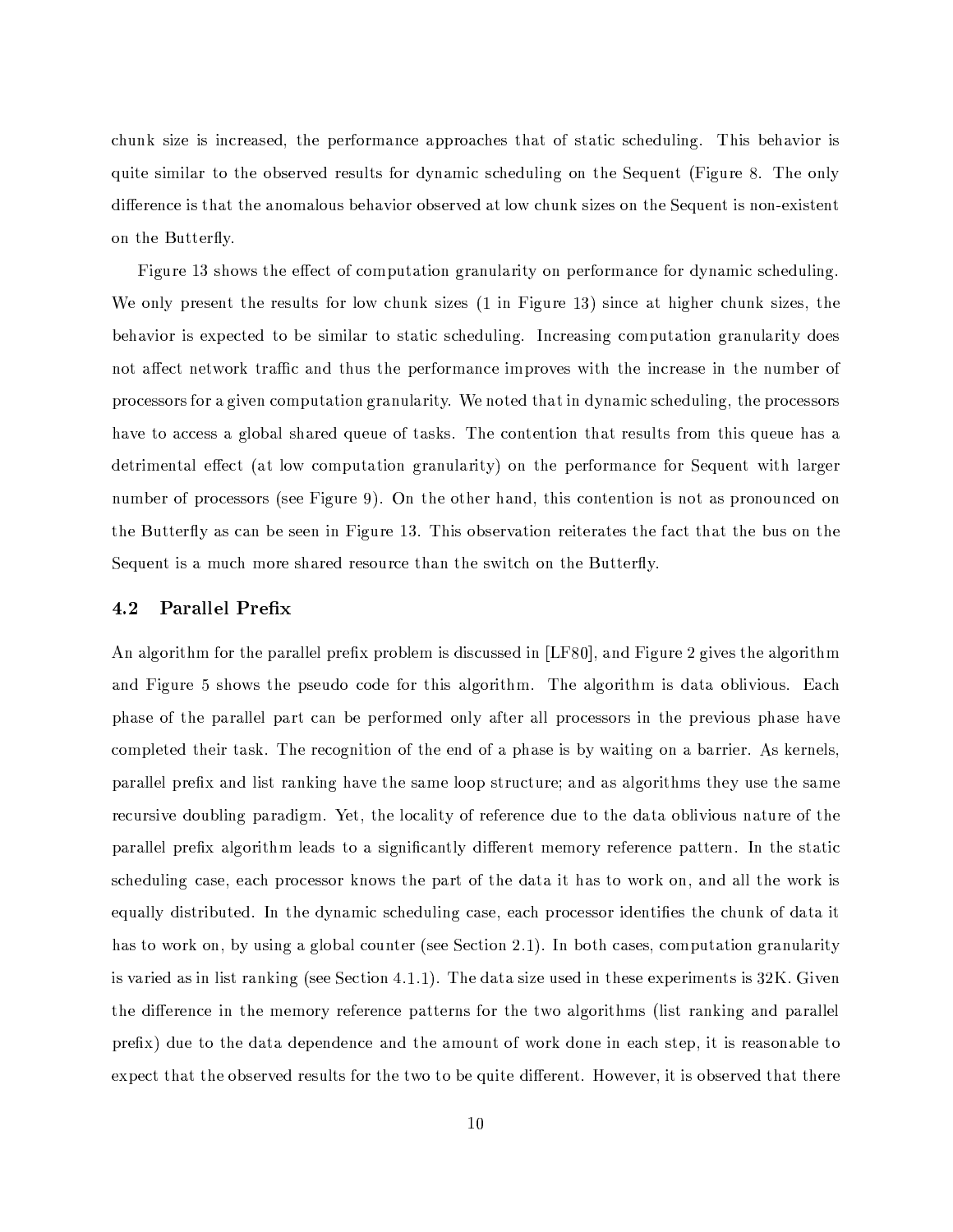are no significant differences between the performance patterns of the two algorithms on the two architectures.

#### 4.2.1 Sequent Implementation

Figures 14 and 15 show the performance of the algorithm using static scheduling on the Sequent. The results for static scheduling are remarkably similar to the corresponding results for list ranking (see Figures 6 and 7). An almost linear speedup (Figure 14) is achieved for all computation granularities. The observed speedup tends to diminish at lower computation granularities beyond 20 processors. This result confirms our earlier observation regarding the negligible effect of synchronization cost and bus overhead on the performance of these algorithms for smaller number of processors (12 for list ranking and 20 for parallel prefix). The flattening of the speedup curve at lower computation granularity occurs at higher number of processors for parallel prefix owing to the locality of accesses exhibited by the parallel prefix algorithm as compared to the list ranking algorithm.

Figure 16 shows the effect of varying the data granularity on the completion time. Figure 17 shows the effect of increasing computation granularity on the completion time for fixed low data granularity (chunk size  $= 1$ ). As in static scheduling, the results in dynamic scheduling are also quite similar to the corresponding results for list ranking (see Figures 8 and 9). The minor differences between the two sets of results may be attributed to the differences in the nature (such as the data dependence and the amount of work done in each step) of the two algorithms. For example, in parallel prefix the crossover point where the 16 processor performance fares better than that of the 8 processor case occurs at higher computation granularity compared to list ranking.

#### 4.2.2 **Butterfly Implementation**

We experimented with three data distribution schemes in the case of the parallel prefix problem as in the list ranking case. Figure 18 shows the completion time versus the number of processors for the three data distributions in the case of static scheduling. As in the case of list ranking (see Figure 10), local data distribution scheme performs the best and is almost linear with the number of processors, while the other two data distributions fare equally worse. The effect of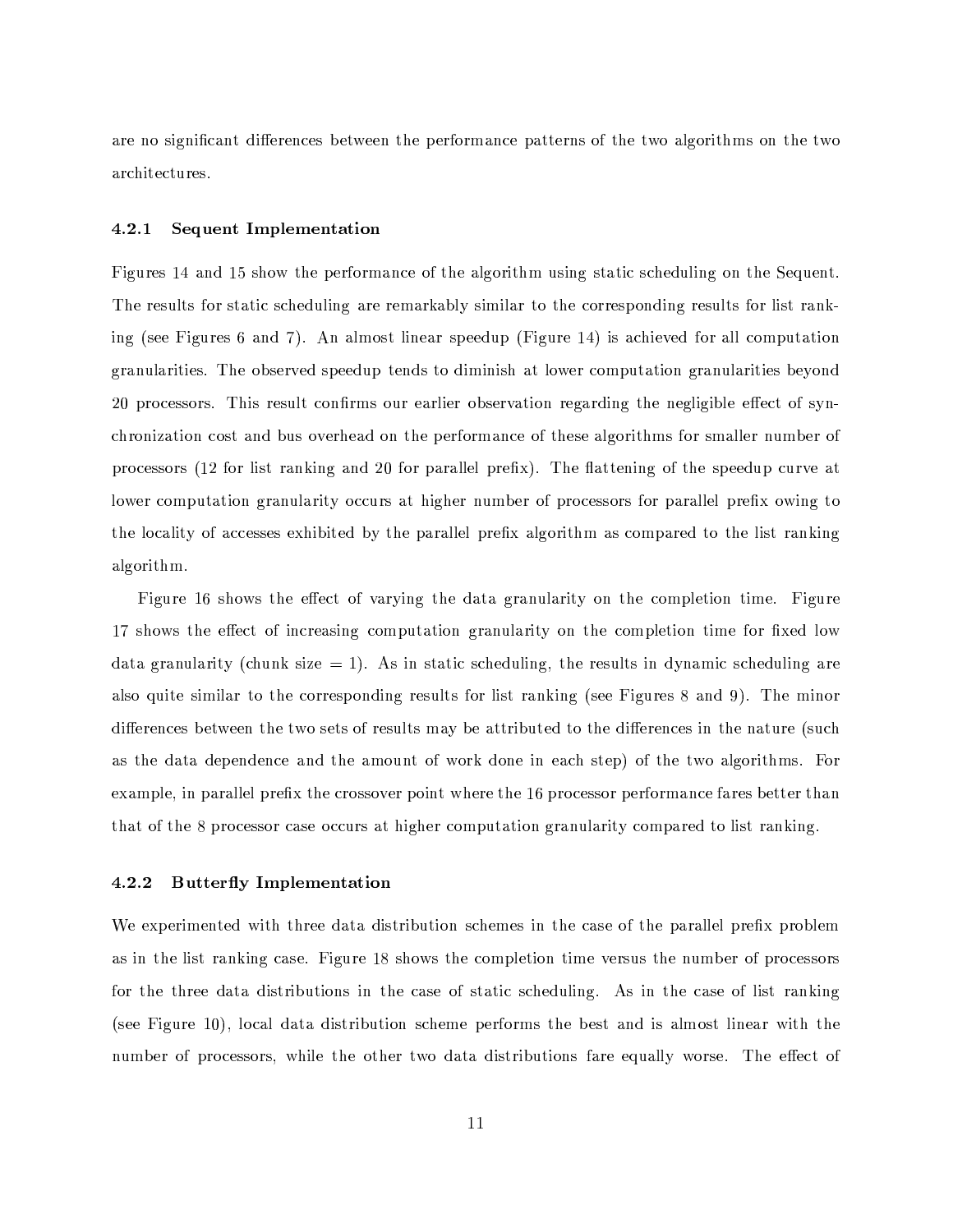computation granularity on speedup shown in Figure 19 follows the same pattern as in list ranking (see Figure 11).

The results for dynamic scheduling on the Butterfly are shown in Figures 20 and 21. Figure 20 shows the effect of varying the data granularity on the performance, and Figure 21 shows the effect of varying the computation granularity on the performance. The results are very similar to the corresponding ones obtained for list ranking (see Figures 12 and 13).

#### 4.3 **Optimal Binary Search Tree**

A standard dynamic programming algorithm for this problem computes a 2-dimensional cost matrix as shown in Figure 3 [AHU74]. This algorithm is data oblivious and traverses one diagonal after another (the values for the elements in the current diagonal depend on the values in the previous diagonal). The number of diagonal elements to be computed in each phase decreases by 1 as we step through the diagonals. Therefore, in the static scheduling case we divide the number of diagonal elements in each phase by the number of available processors and determine the elements that each processor has to work on. In the dynamic scheduling case, a global counter is used. Note that, for this algorithm, the unequal workload at each phase is an additional detrimental factor when compared to the other two algorithms.

#### 4.3.1 Sequent Implementation

Figure 22 shows the performance of this algorithm on the Sequent using static and dynamic scheduling. An almost linear speedup is observed for static scheduling showing that the unequal workload is not a significant detrimental factor.

Figure 23 shows the performance using dynamic scheduling with respect to chunk size. Unlike the other two algorithms, the performance worsens as the chunk size increases with multiple processors. This result can be explained as follows. In the dynamic scheduling case, the number of units of work depends on the chunk size and the number of diagonal elements to be completed. For example, there are 2 units of work when the chunk size is 16 and the number of diagonal elements is 31. Thus for the 4 processor case, 2 processors remain idle, creating work imbalance. This work imbalance is not significant for lower chunk sizes, but as the chunk size increases the imbalance does affect performance, particularly for larger number of processors (see the curve for 16 processors in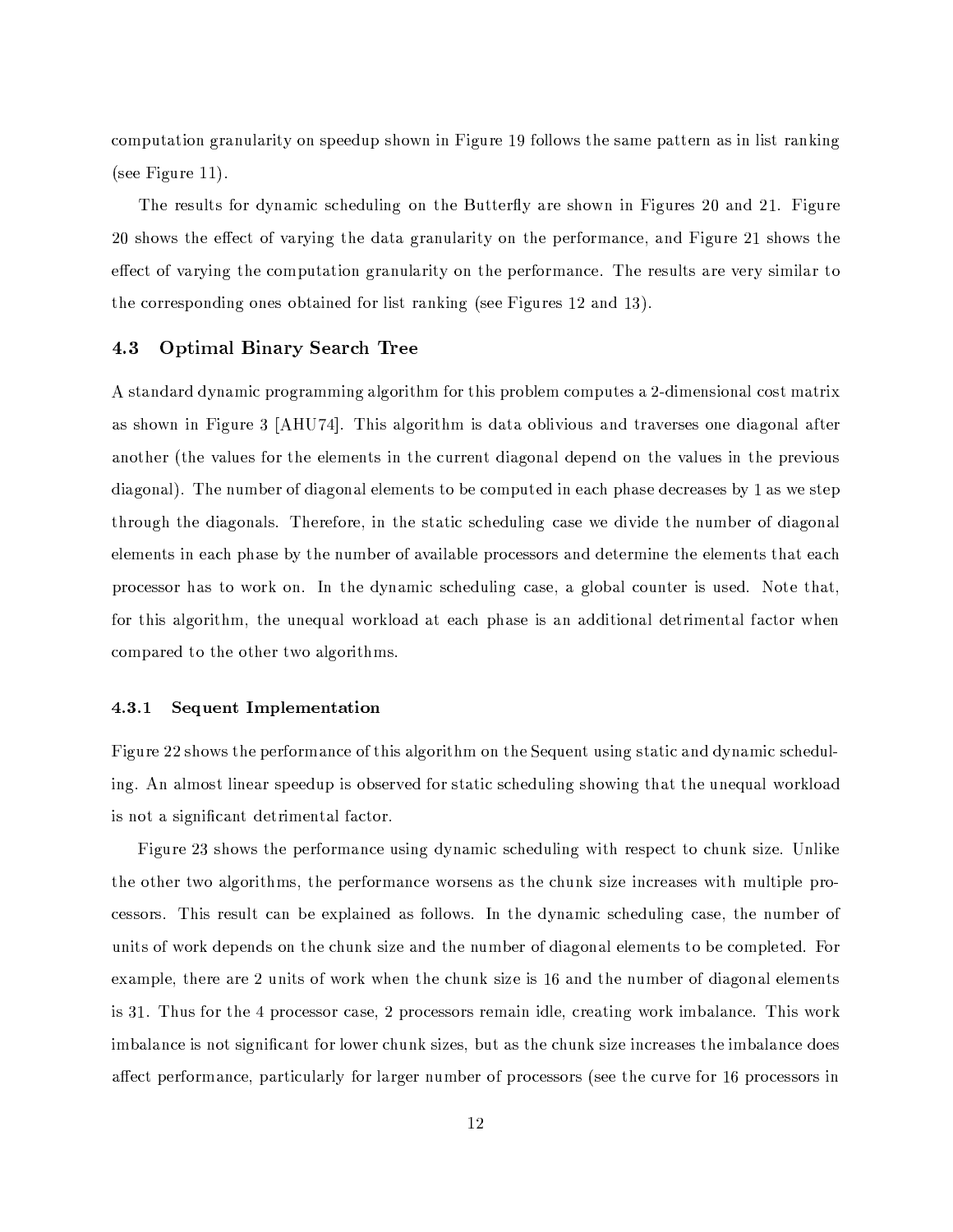Figure 23).

#### 4.3.2 **Butterfly Implementation**

Figure 24 shows the performance on the Butterfly using static and dynamic scheduling with skewed data allocation scheme. Since the data structure in this algorithm is 2-dimensional, only the skewed allocation scheme is used. It can be seen from the results for static scheduling that the speedup is not linear in the number of processors. The increase in the non-local memory references with the number of processors is the reason for this behavior.

Figure 25 shows the effect of chunk size on the performance for dynamic scheduling. For a given number of processors, increasing the chunk size results in poorer performance. This behavior is very similar to that observed on the sequent (see Figure 23), and is due to the work imbalance. However, the detrimental effects seem to have a more pronounced influence on the Butterfly than on the Sequent (the performance of 8 and 16 processors at higher chunk sizes is much worse than with lower number of processors).

#### Discussion  $4.4$

It is observed that there is almost a linear improvement in performance with the number of processors on the Sequent for all the three algorithms. Adding more processors while increasing the computing power also increases the synchronization overhead. But the results indicate that for the algorithms studied the overhead is not very significant on the Sequent. Further these results also show that the bus is not a bottleneck when there is sufficient computation granularity.

However a linear speedup is not always realized on the Butterfly for the three algorithms. Data distribution in the memories of the processors is another dimension on the Butterfly that seems to have a significant impact on the performance. For example, the speedup curve is almost linear for the parallel prefix algorithm with local data distribution. The reason for this result is twofold. The algorithm is data oblivious and the local data distribution provides a similar effect to having a private cache on the Sequent for this algorithm. For the other two data distributions considered, we do not observe a linear speedup for any of the three algorithms. Thus, we may conclude that even on the Butterfly synchronization overhead is not a dominant cost in limiting algorithmic performance; on the other hand network latency is a dominant factor. In comparing the data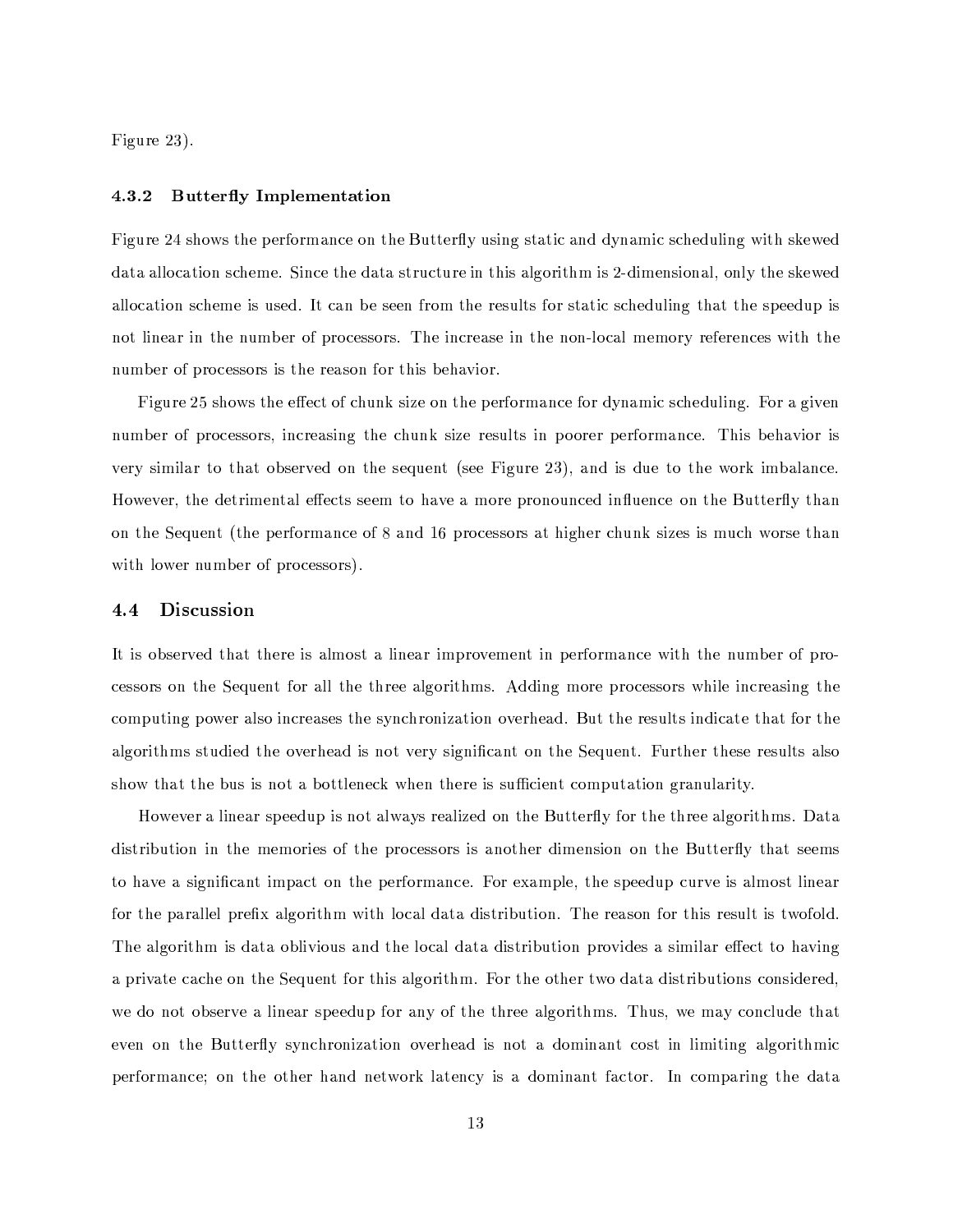distribution schemes, local allocation seems to be the best followed by random allocation for both list ranking and parallel prefix algorithms.

It is intuitive that static scheduling should perform the best when the workload is known in advance. Our observations confirm this intuition. However, for data dependent algorithms such as list ranking the workload may be uneven. Furthermore, even for some data oblivious algorithms (such as optimal binary search tree) there could be uneven workload between phases, indicating that static scheduling may be inefficient. It is reasonable to expect dynamic scheduling to perform better under such circumstances. In fact our observations are contrary to this intuition, which can be explained by the fact that there is an inherent overhead in dynamic scheduling. This overhead is significant at low computation granularity. As the computation granularity is increased, the performance of dynamic scheduling tends towards static scheduling and may even become better when there is a significant imbalance in the workload.

An artifact of implementing dynamic scheduling is the choice of data granularity. When the data size is very small there is more overhead in dynamic scheduling. Our results show that this overhead can be overcome only by increasing the computation granularity. Note, that for a given data size, very large data granularity (chunk size) generates uneven workload, thus having a detrimental effect on the performance.

## **Concluding Remarks** 5

The work presented in this paper represents the first step in understanding the implications of architectural features on the performance of parallel algorithms. The approach taken is an experimental one, and there have been very few experimental studies of this nature. The algorithms used in this study were chosen since they are representative of kernels that occur in several applications, and each of them has a distinct set of characteristics. While the results (presented in Section 4) themselves do not provide sufficient basis for generalization in terms of the types of parallelism that can be exploited in algorithms and their match with the architectural features, they do provide the basis for developing general hypotheses regarding the match between algorithmic requirements and architectural features. This study has also been fruitful in confirming some of these hypotheses through experimentation. Our ongoing research extends this preliminary work to identify a suite of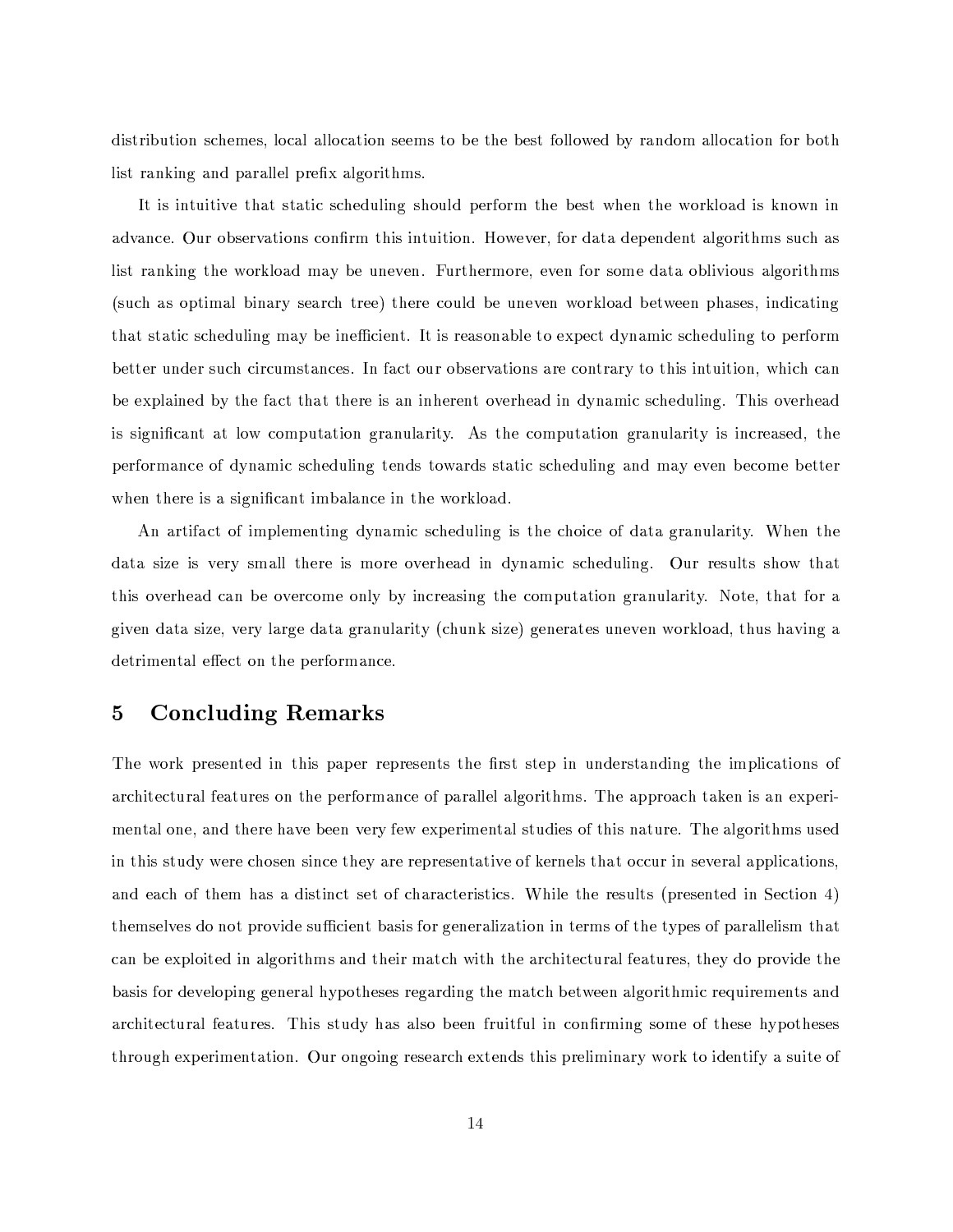parallel kernels which would be representative of several large applications, and explore the match between their requirements and the architectural features.

There are several hypotheses regarding the effects of architectural features on algorithmic performance that motivate this research. One has to do with memory organization. For example, a multistage interconnection network can provide higher throughput, at the cost of increased latency for each individual request. On the other hand, bus-based systems offer lower latency for each individual request, but provide lower overall throughput. Our results show that while in general the bus is not a hindrance on the Sequent for a small number of processors, the network latency on the Butterfly is a hindrance in achieving linear speedup. An explanation of this result is that the network in the butterfly is more of a shared resource than the bus in the Sequent, since the latter has private (coherent) caches associated with each processor while the former does not.

The second hypothesis has to do with task granularity. While smaller granularity allows increased parallelism, it would also engender more synchronization overhead. A larger granularity while reducing the synchronization overhead limits the exploitation of the available parallelism especially when there are a large number of processors. Our results confirm this hypothesis.

The third hypothesis deals with the scheduling overhead. This overhead could be a limiting factor in exploiting the available parallelism in a computation. This factor is related to the granularity of tasks that we mentioned earlier. The specific strategy used could affect the performance of the algorithm. For example, with the dynamic scheduling scheme, there is high contention for the global queue especially if all the processors are looking for work after a barrier synchronization. This hypothesis is also borne out by our results since static scheduling outperforms dynamic scheduling for the most part. It is natural to wonder if a dynamic scheduler that uses a distributed queue would have resulted in dynamic out-performing static scheduling. However, there are two costs associated with the explicit synchronization that is generated as a result of dynamic scheduling. wait time at such synchronization points, and the intrinsic cost of the synchronization operation. While a distributed queue may help reduce the amount of wait time, it may actually increase the number of synchronization operations. Of course, we cannot generalize that static scheduling is better than dynamic for arbitrary kernels. However, it is reasonable to expect that this hypothesis may hold for other kernels that exhibit similar memory reference patterns. Alternative strategies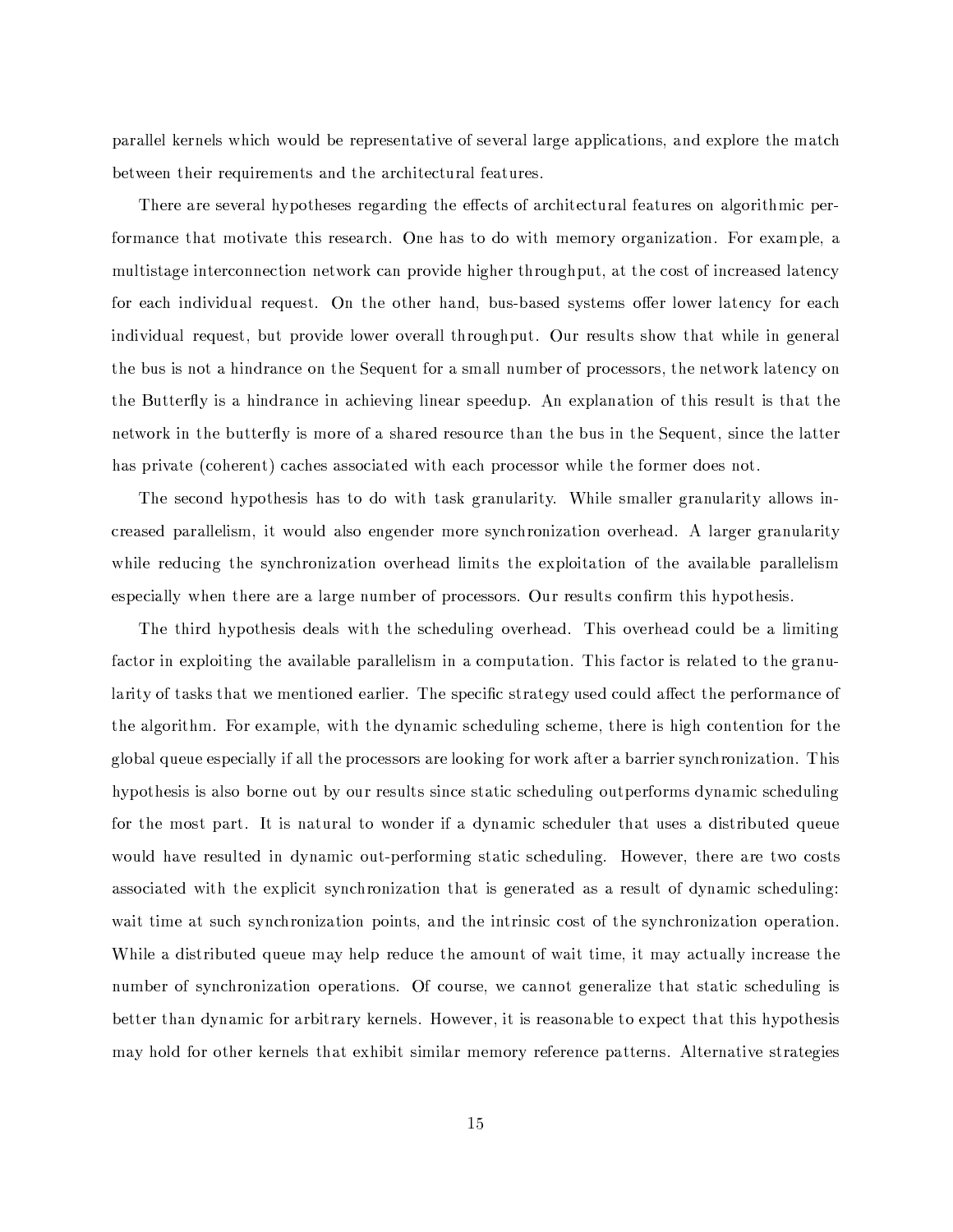for dynamic scheduling such as *guided self-scheduling*, that rely on some form of compiler support. may help alleviate some of the inherent overhead in dynamic scheduling [PK87]. However, such strategies would require careful data dependence analysis at compile time. This is clearly a fruitful direction for extending our work in the scheduling dimension from the point of view of our bigger goals for the whole project.

The fourth hypothesis concerns synchronization primitives on the available parallel machines. It can be expected that synchronization would be crucial for both dynamic scheduling and algorithm implementation. Although the Sequent and the Butterfly provide different types of synchronization primitives, these differences do not significantly affect the algorithmic performance. This is due to the fact that the amount of synchronization required in these algorithms is not significant compared to the amount of computation involved. On the other hand, the absence of efficient highlevel synchronization primitives such as queue manipulation primitives on both these architectures limits the performance of dynamic scheduling compared to static scheduling.

The last hypothesis is of a general nature and deals with the structure of parallel algorithms. One expects that PRAM algorithms (such as parallel prefix and list ranking) with different characteristics (such as data dependence and amount of work done in each step) to perform differently on a given real shared memory architecture, even though they may have similar running times on the PRAM. For example, both list ranking and parallel prefix algorithms have a running time of  $O(\log n)$ . However, for shared memory architectures that we experimented with the performance patterns of the two algorithms are quite similar which seem to support some of the inherent assumptions in the PRAM model. This result is also significant since the Sequent and the Butterfly have considerably different memory organizations.

This study has generated several interesting research directions: a more realistic theoretical framework for analyzing algorithms and architectures, a classification of the architecture primitives that would allow the realization of the parallelism promised by the algorithms, an exploration of novel architectures suggested by the structure of the algorithms, and a set of metrics for evaluating the performance of parallel algorithms. Another important research direction suggested by this study is a novel top-down approach to the design of scalable shared memory multiprocessors, which quantifies the reliance of the algorithmic performance on architectural features such as syn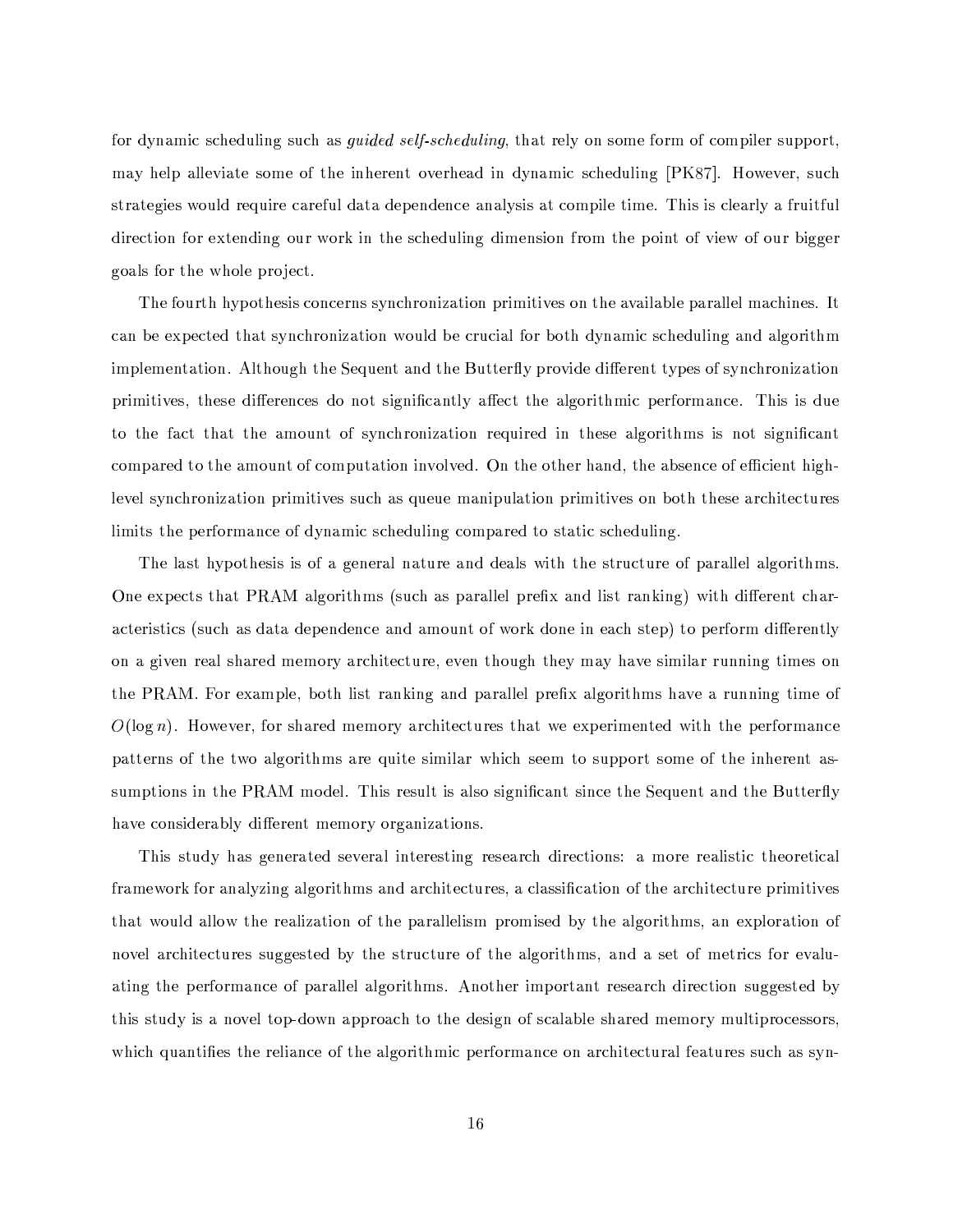chronization, latency, and network contention to help synthesize the right set of primitives. Many of the current studies approach the problem starting from low level system issues. They try to address the problems of synchronization, latency and network contention without devoting much attention to the influence of such issues on the performance of real parallel algorithms. Our topdown approach can quantify the effect of each architectural artifact on the performance of parallel algorithms which is really an indication of the scalability of a parallel system.

## Acknowledgments 6

This work has been funded in part by NSF grants CCR-8711749, CCR-8619886, MIPS-8809268, an NSF PYI Award MIPS-9058430, and an equipment grant from Digital Equipment Corporation. We are also thankful to Argonne National Laboratory for making the Sequent Symmetry and BBN Butterfly TC 2000 available to us for our experimental work. We would like to thank Joonwon Lee who participated in the earlier phases of this research.

## References

- [AHU74] A. V. Aho, J. E. Hopcroft, and J. D. Ullman. The Design and Analysis of Algorithms. Addison-Wesley, 1974.
- [And90a] Richard J. Anderson. An Experimental Study of Parallel Merge Sort. Preliminary Version 0.1. University of Washington, Seattle, 1990.
- [And90b] Thomas E. Anderson. The Performance of Spin Lock Alternatives for Shared-Memory Multiprocessors. IEEE Transactions on Parallel and Distributed Systems, 1(1):6-16, January 1990.
- [BBN86] BBN Advanced Computers Inc., Massachusetts. The Uniform System Approach to Programming the Butterfly Parallel Processor, 1986.
- [CSY90] D. Chen, H. Su, and P. Yew. The Impact of Synchronization and Granularity on Parallel Systems. In Proceedings of the 17th Annual International Symposium on Computer Architecture, pages  $239-248$ , 1990.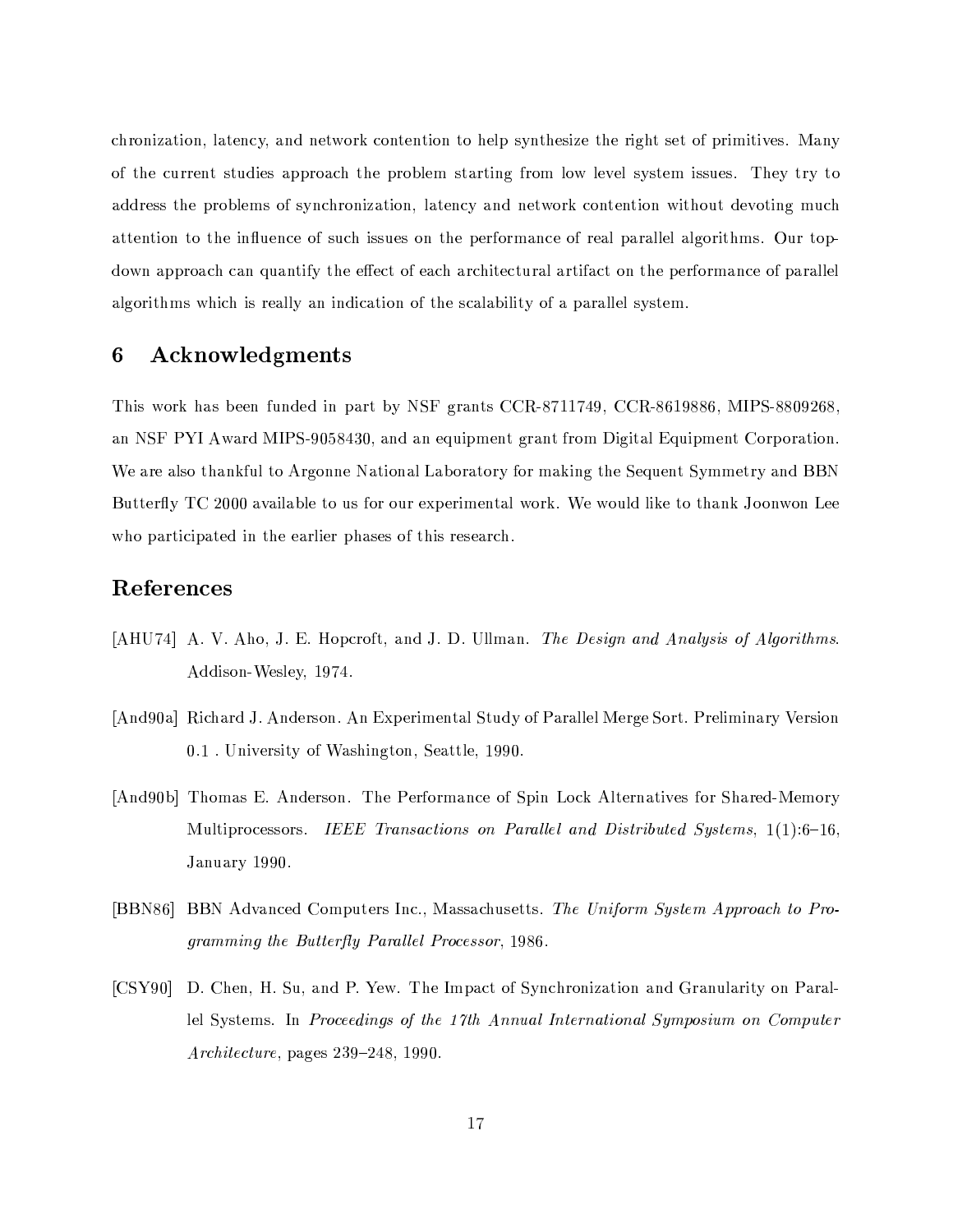- $[KR90]$ Richard M. Karp and Vijaya Ramachandran. A Survey of Parallel Algorithms for Shared-Memory Machines. In J. van Leeuwen, editor, Handbook of Theoretical Computer Science, pages 869-942. North Holland, Amsterdam, 1990.
- $[LF80]$ R. E. Ladner and M. J. Fisher. Parallel Prefix Computation. Journal of Association of Computing Machinery,  $27(4)$ :831-838, October 1980.
- $[LR90]$ Joonwon Lee and Umakishore Ramachandran. Synchronization with Multiprocessor Caches. In Proceedings of the 17th Annual International Symposium on Computer Ar*chitecture*, pages  $27-37$ , 1990.
- $[LS90]$ Calvin Lin and Lawrence Snyder. A Comparison of Programming Models for Shared Memory Multiprocessors. In Proceedings of the 1990 International Conference on Parallel *Processing*, pages II  $163-170$ , 1990.
- $[LV90]$ Scott T. Leutenegger and Mary K. Vernon. The Performance of Multiprogrammed Multiprocessor Scheduling Policies. In Proceedings of the ACM SIGMETRICS 1990 Conference on Measurement and Modeling of Computer Systems, pages 226–236, 1990.
- $[PK87]$ Constantine D. Polychronopoulos and David J. Kuck. Guided self-scheduling: A practical scheduling scheme for parallel supercomputers. IEEE Transactions on Computers,  $C-36(12):1425-1439$ , December 1987.
- Sequent Computer Systems Inc., Oregon. Sequent Guide to Parallel Programming, 1987.  $[Seq87]$
- [SSL<sup>+91</sup>] Anand Sivasubramaniam, Gautam Shah, Joonwon Lee, Umakishore Ramachandran, and H. Venkateswaran. Experimental Evaluation of Algorithmic Performance on Two Shared Memory Multiprocessors. In Proceedings of the First International Symposium on Shared Memory Multiprocessing, pages 13-24, Tokyo, Japan, April 1991.
- $[TG89]$ A. Tucker and A. Gupta. Process Control and Scheduling Issues for Multiprogrammed Shared Memory Multiprocessors. In Proceedings of the 12th ACM Symposium on Operating System Principles, pages 159-166, 1989.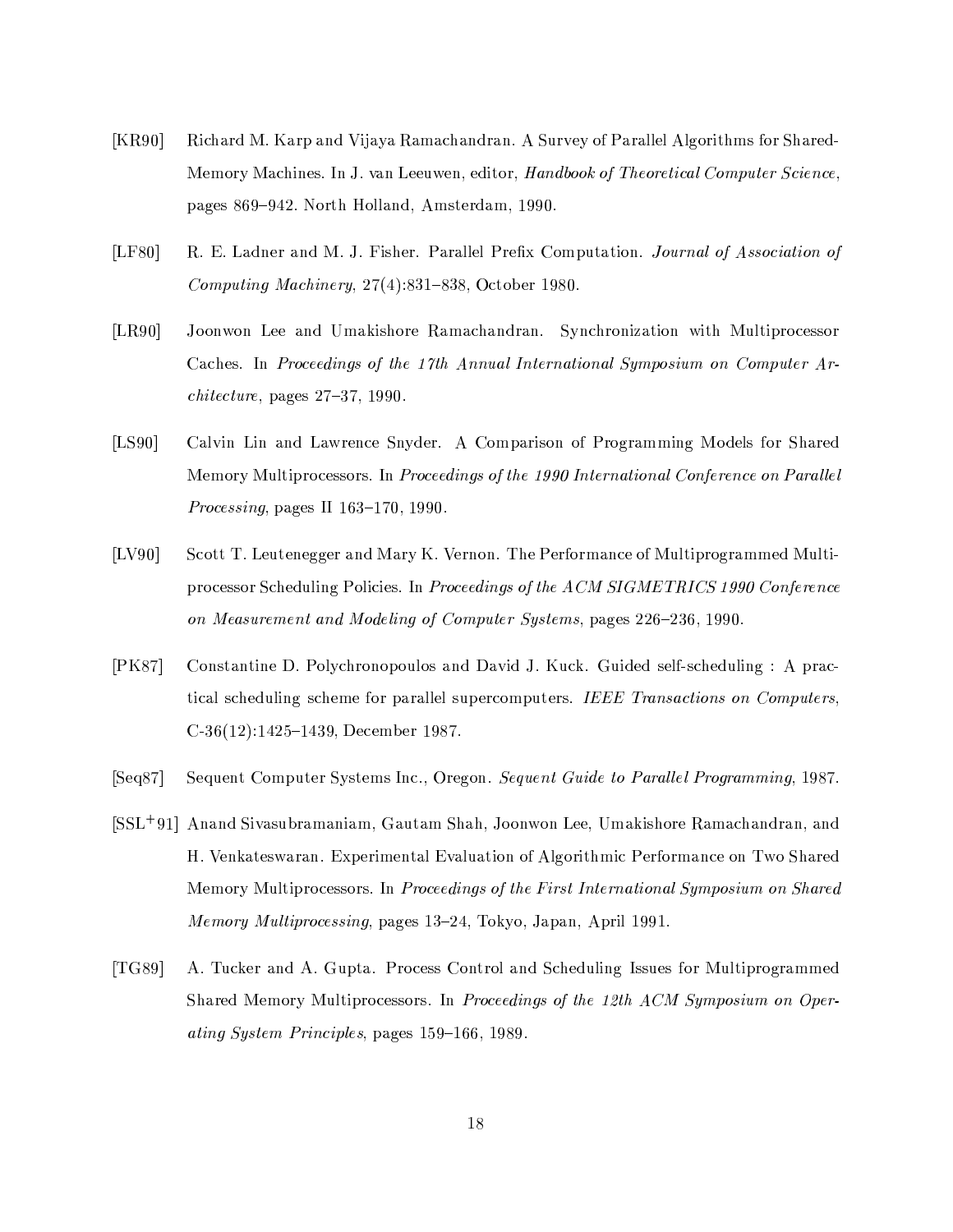- $[Wy]$ J. C. Wyllie. The Complexity of Parallel Computations. PhD thesis, Department of Computer Science, Cornell University, 1979.
- $[ZM90]$ John Zahorjan and Cathy McCann. Processor Scheduling in Shared Memory Multiprocessors. In Proceedings of the ACM SIGMETRICS 1990 Conference on Measurement and Modeling of Computer Systems, pages 214-225, 1990.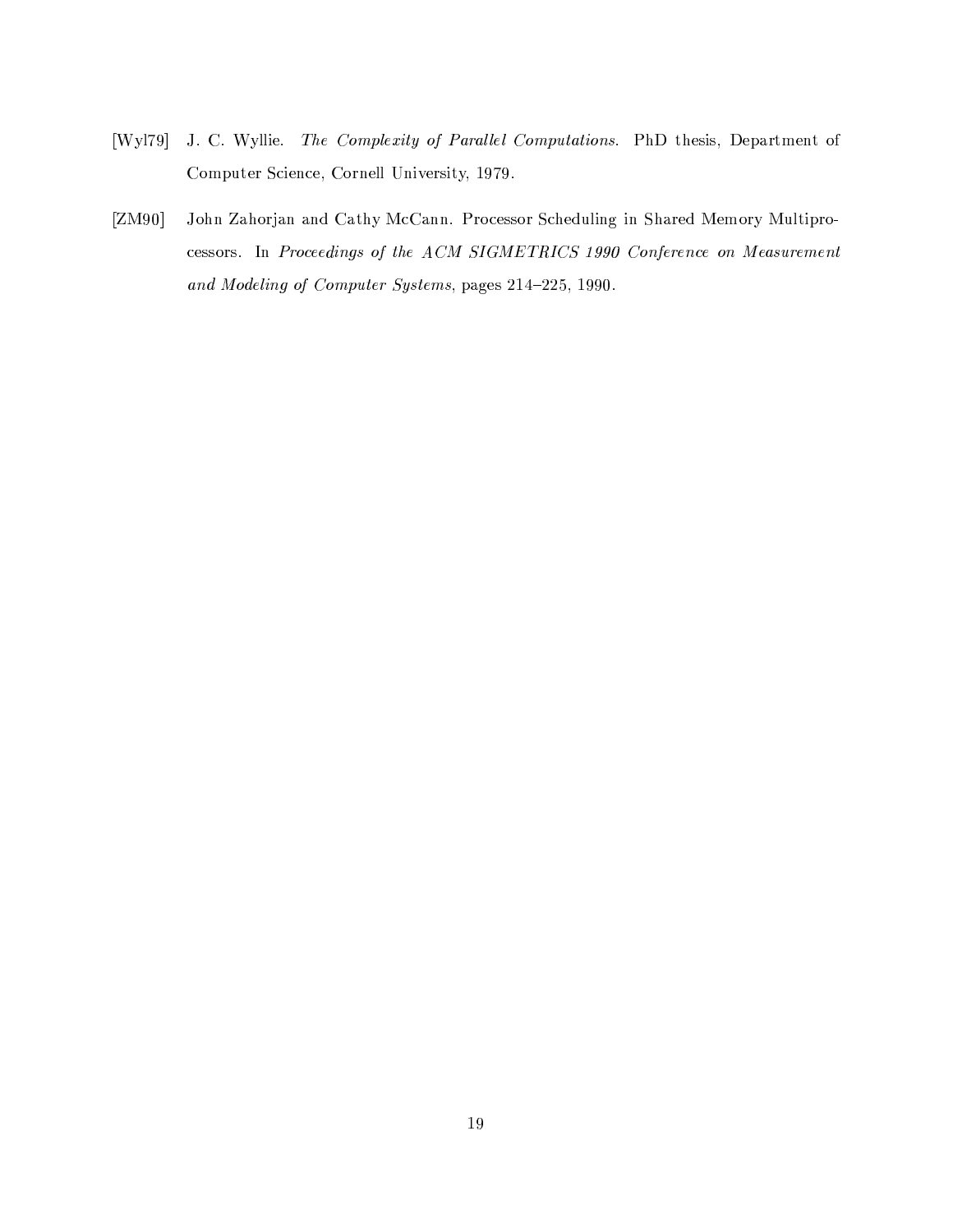```
For log n iterations repeat
    In parallel, for i := 1, ..., n do
            list[i] .rank \leftarrow list[i] .rank + list[i] .succ[i] .successor].rank;list[i].successor \leftarrow list[list[i].successor].successor;
```
Figure 1: List Ranking Algorithm

```
Prefix(x, n, s)If n=1 then s_1 \leftarrow x_1else
                in parallel, for i:=1 to n/2 do
                        y_i \leftarrow x_{2i-1} * x_{2i}prefix(y, n/2, ss)ss_0 \leftarrow identity
                in parallel, for i:=1 to n do
                        if i even then s_i \leftarrow ss_{i/2}else s_i \leftarrow ss_{(i-1)/2} * x_i
```
Figure 2: Parallel Prefix Algorithm

```
For i := 1 to n do
       For j := i+1 to n do
                 C_{i,j} \leftarrow \min_{i \leq k \leq j} (C_{i,k} + C_{k+1,j}) + \sum_{k=i}^{j} w_k
```
Figure 3: Optimal Binary Search Tree Algorithm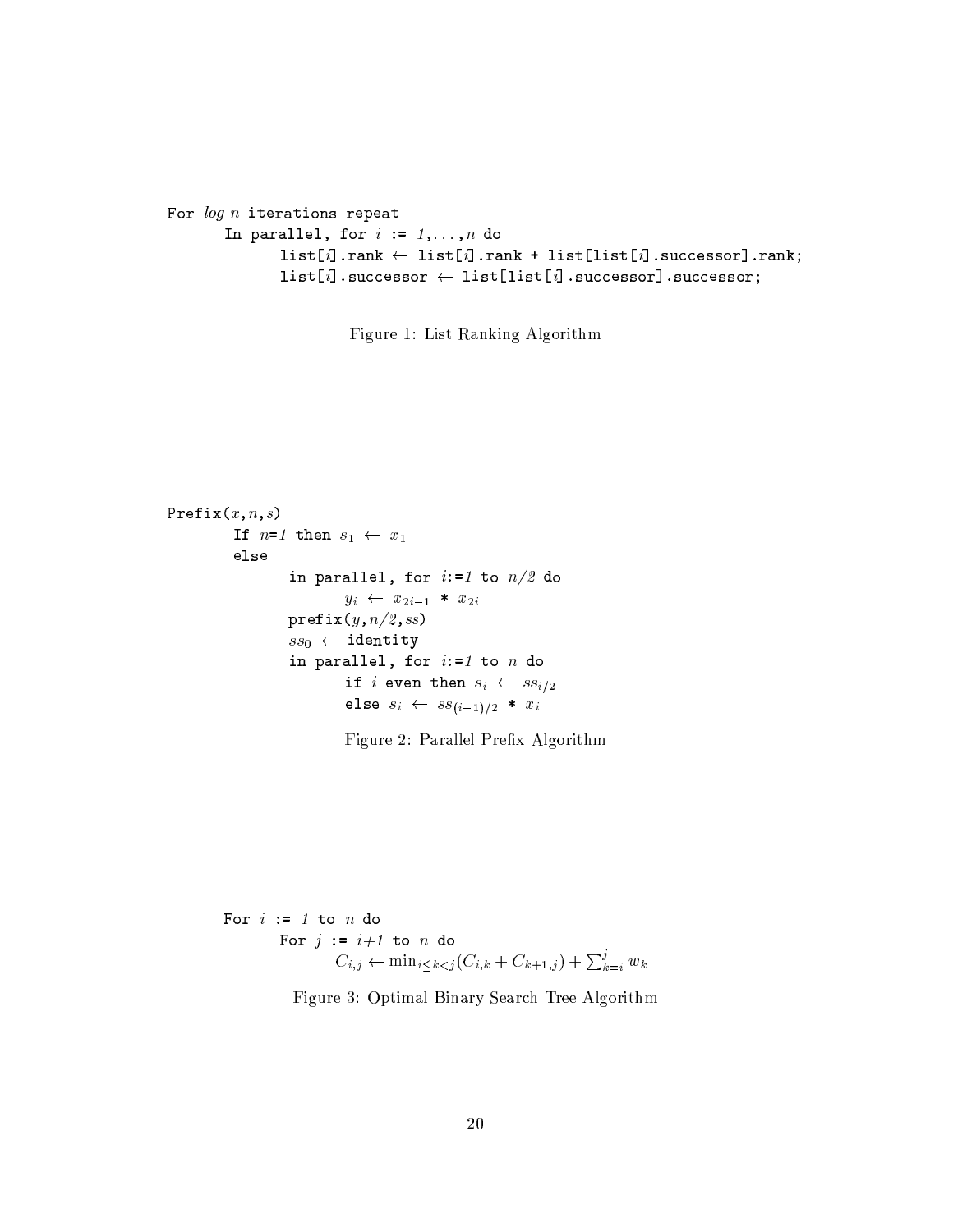```
In parallel
chunk = (DATA\_SIZE / N\_PROCS);start_index = chunk * MYID;end_index = chunk * (MYID + 1) - 1;
for log(DATA_SIZE) steps {
   for (i = start_index; i \leq end_index; i++) {
       B[i].rank = A[i].rank + A[A[i].successor].rank;
       B[i].successor = A[A[i].successor].successor;
   \mathcal{F}Barrier_Synchronize();
   Switch\_{Points}(A,B);\mathcal{F}
```
Figure 4: Pseudo Code for List Ranking

```
In parallel
chunk = DATA_SIZE N_PROCS;
start_index = chunk * MYID;end_index = chunk * (MYID + 1) - 1;
for (i = start_index + 1; i \leq end_index; i++)input[i] = input[i] + input[i-1];pdata[MYID] = input[end_index];Barrier_Synchronize();
for (i = 2; i \le M_PROCS; i = i * 2) {
   if (MYID mod i == 0)
      pdata[MYID+i/2] = pdata[MYID+i/2] + pdata[MYID];Barrier_Synchronize();
\mathcal{F}pdata[MYID] = pdata[MYID] - input[end_index];for (i = start_index; i \leq end_index; i++)input[i] = input[i] + pdata[MYID];
```
Figure 5: Pseudo Code for Parallel Prefix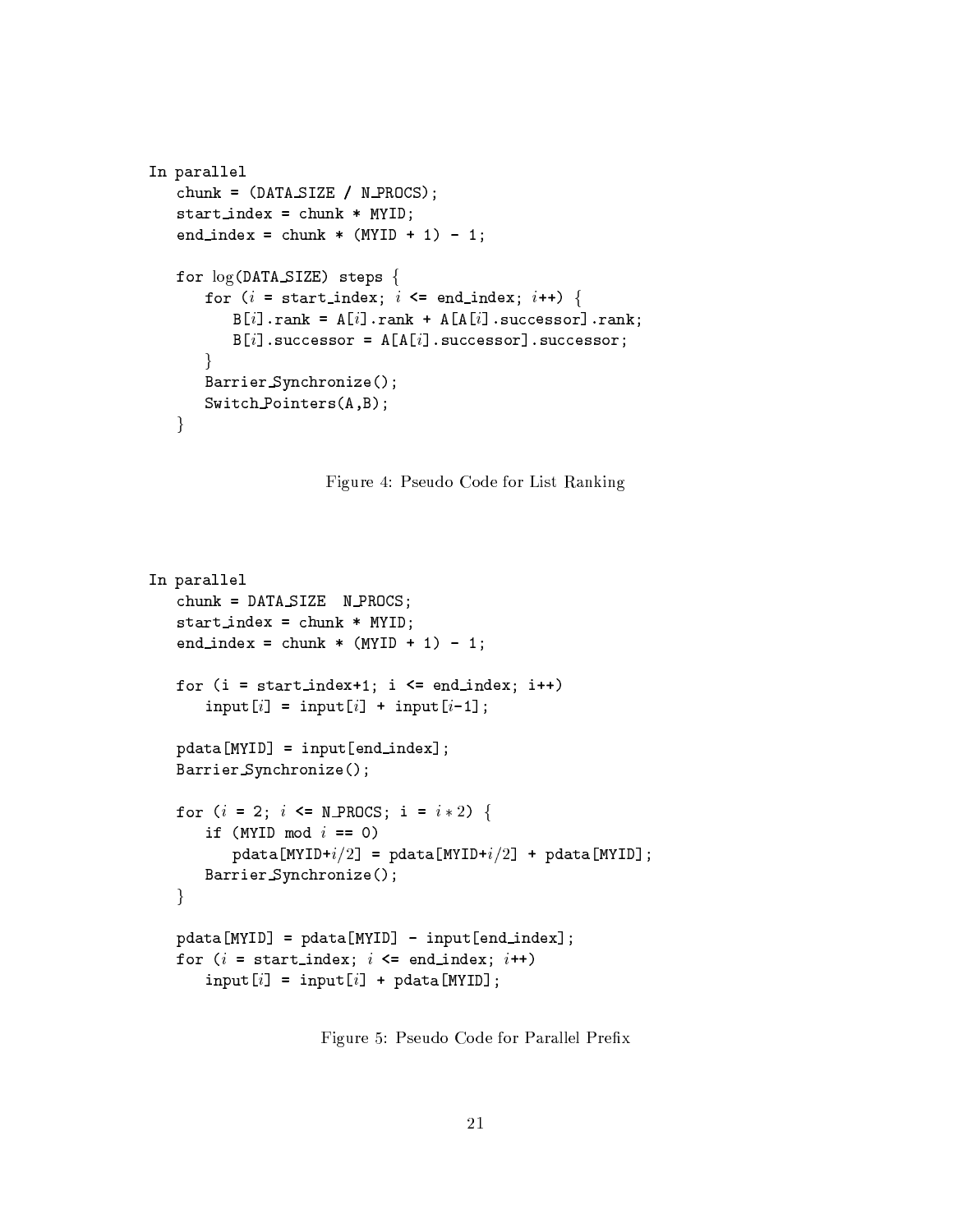

Figure 6: List Ranking - Static Scheduling on Sequent (Speedup)

Figure 8: List Ranking - Dynamic Scheduling on Sequent (Data Granularity)



Figure 7: List Ranking - Static Scheduling on Sequent (Completion Time)

Figure 9: List Ranking - Dynamic Scheduling on Sequent, Chunk Size  $= 1$  (Computation Granularity)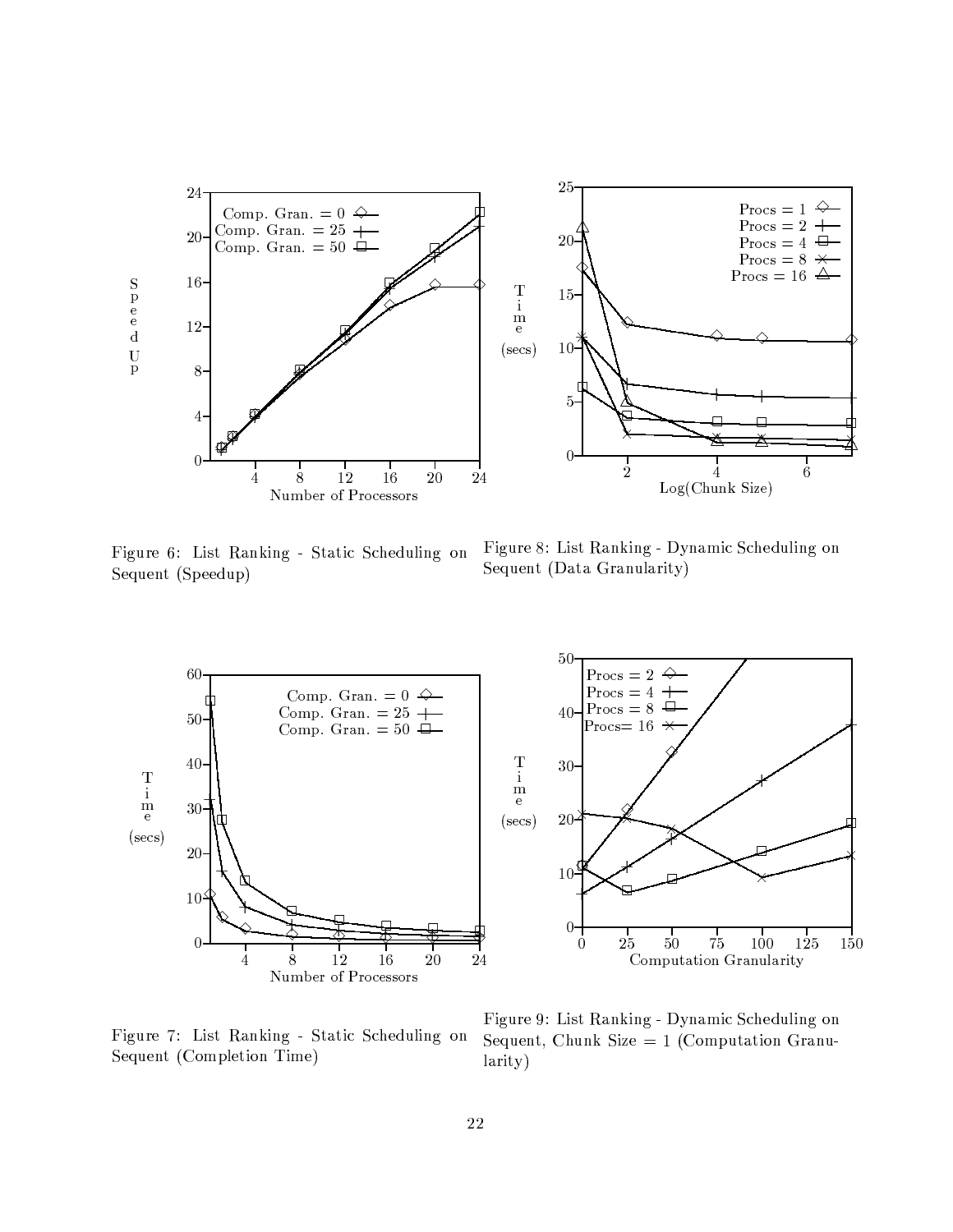

Figure 10: List Ranking - Static Scheduling on Butterfly (Data Distribution)

Figure 12: List Ranking - Dynamic Scheduling on Butterfly (Random Distribution, Data Granularity)



Figure 11: List Ranking - Static Scheduling on Butterfly (Local Distribution)

Figure 13: List Ranking - Dynamic Scheduling on Butterfly, Chunk Size =  $1$  (Random Distribution, Computation Granularity)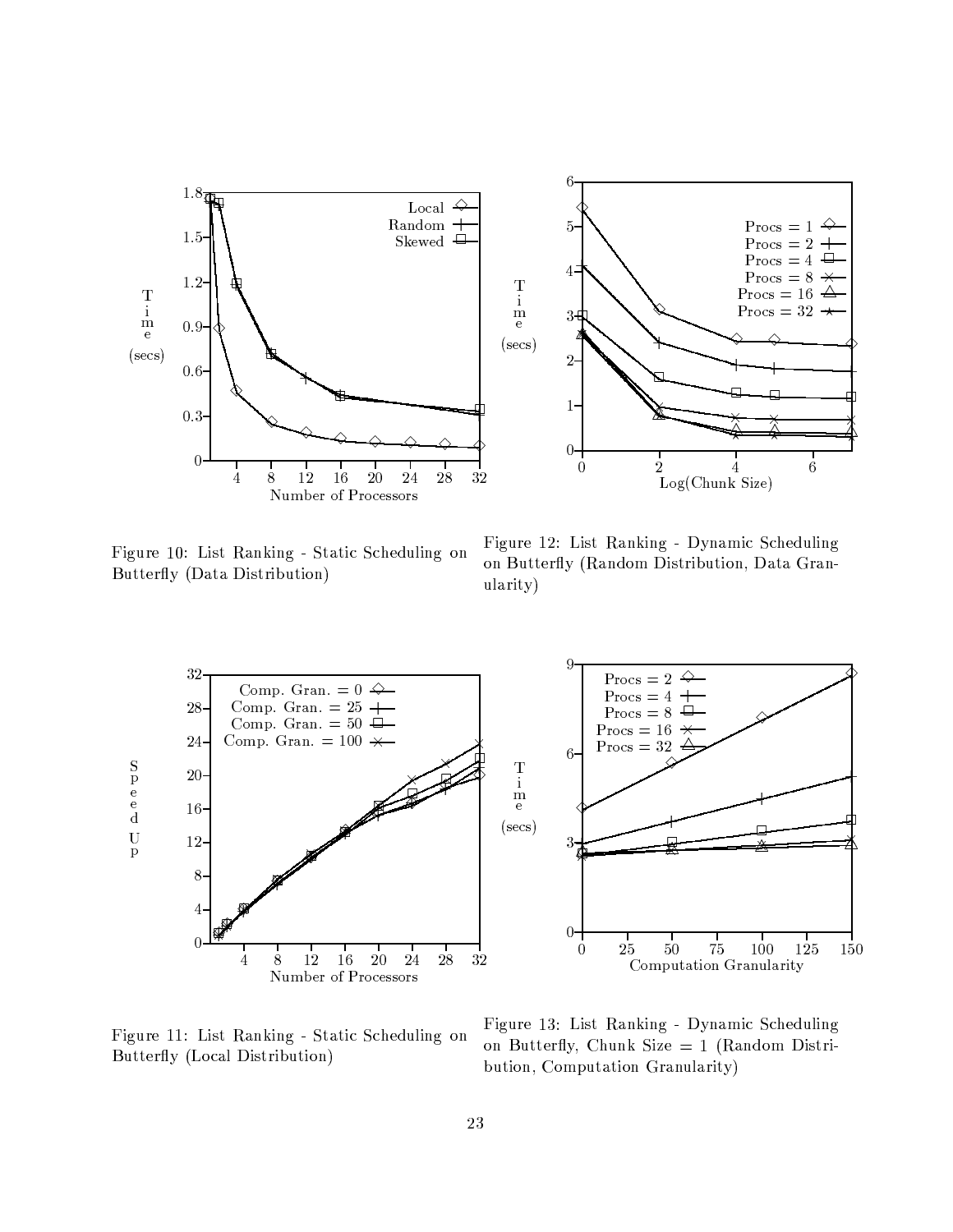

Figure 14: Parallel Prefix - Static Scheduling on Sequent (Speedup)

Figure 16: Parallel Prefix - Dynamic Scheduling on Sequent (Data Granularity)



Figure 15: Parallel Prefix - Static Scheduling on Sequent (Completion Time)

Figure 17: Parallel Prefix - Dynamic Scheduling on Sequent, Chunk Size  $= 1$  (Computation Granularity)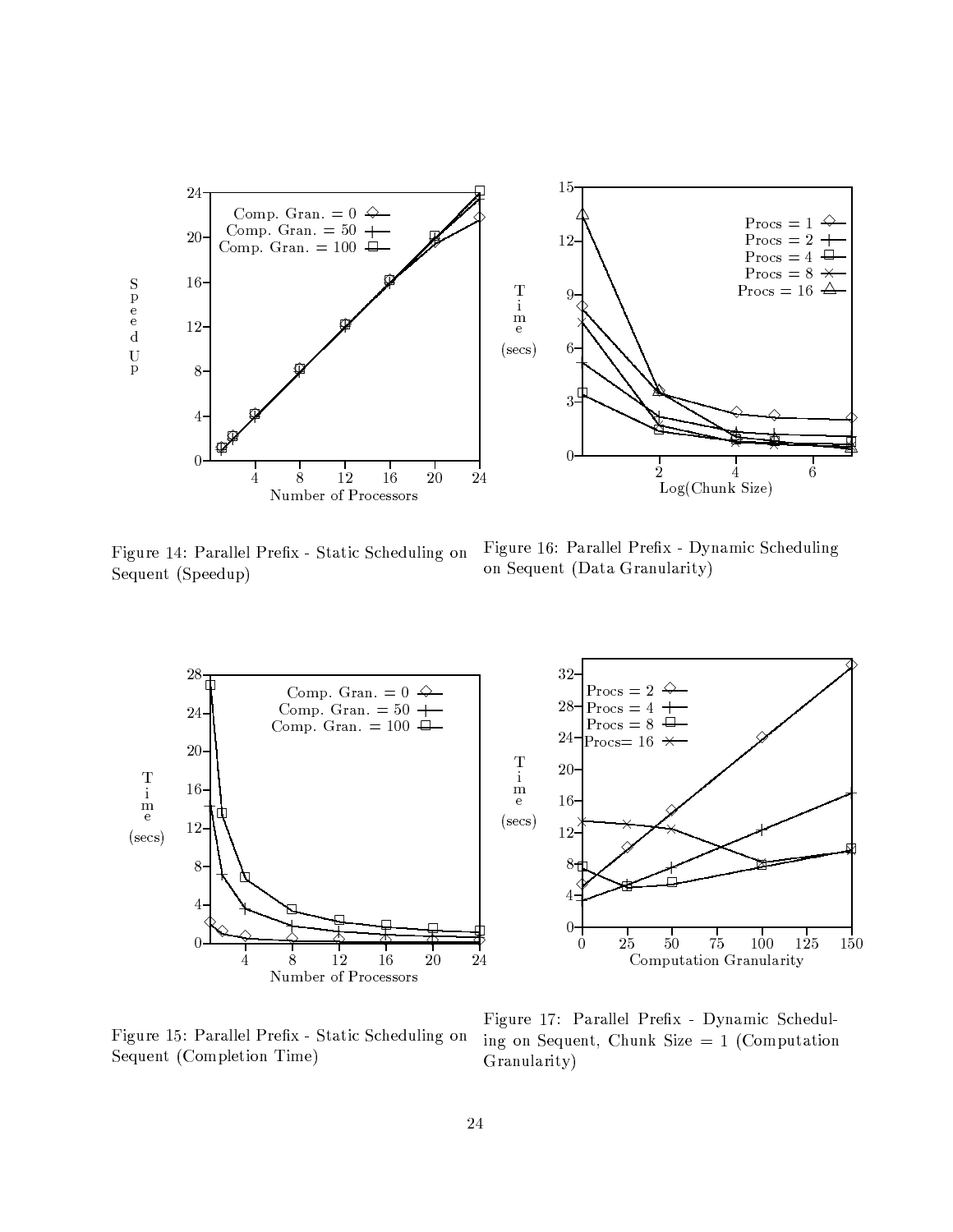

Figure 18: Parallel Prefix - Static Scheduling on Butterfly (Data Distribution)

Figure 20: Parallel Prefix - Dynamic Scheduling on Butterfly (Random Distribution, Data Granularity)

 $\,6\,$ 



Figure 19: Parallel Prefix - Static Scheduling on Butterfly (Local Distribution)

Figure 21: Parallel Prefix - Dynamic Scheduling on Butterfly, Chunk Size =  $1$  (Random Distribution, Computation Granularity)